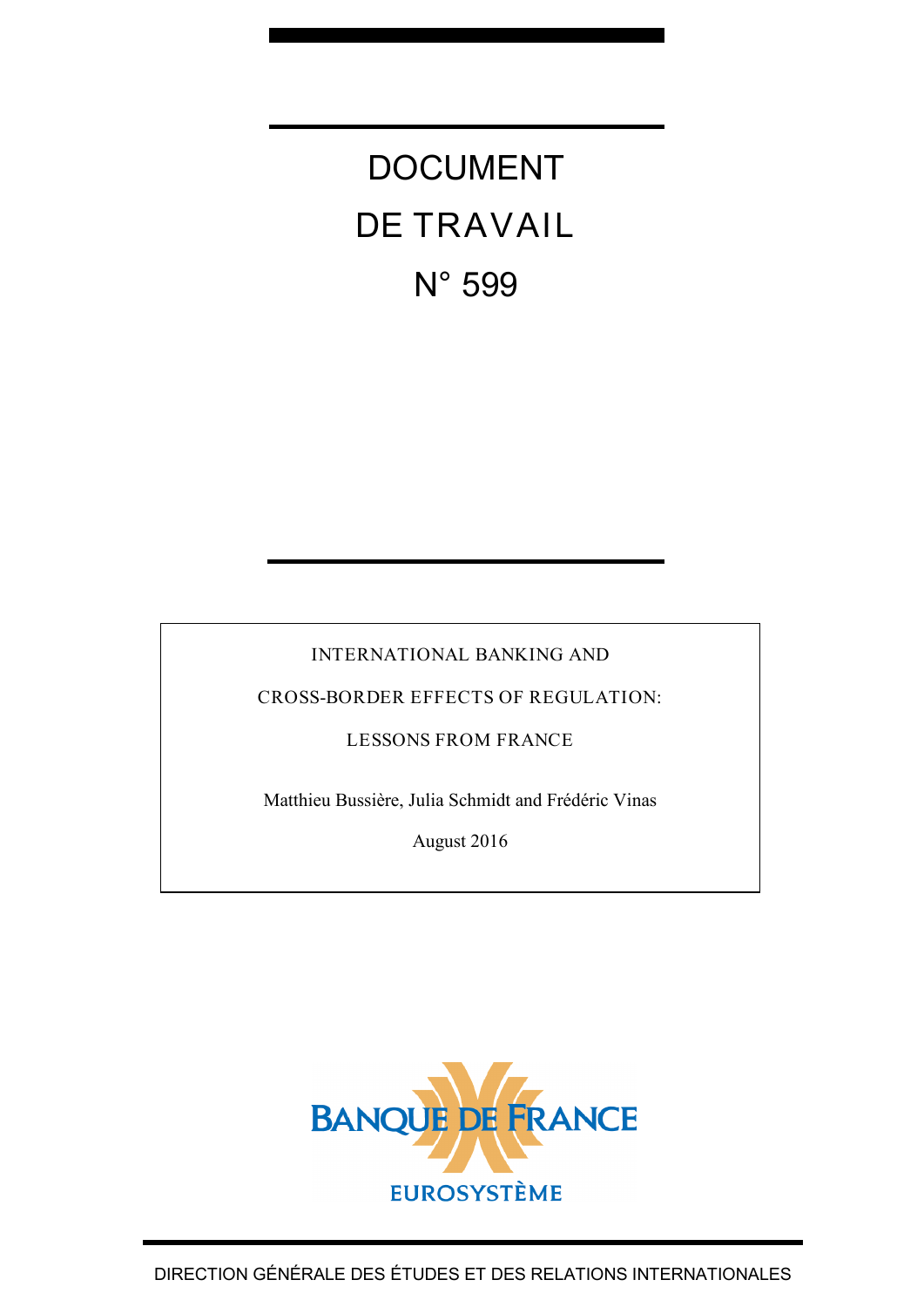## DIRECTION GÉNÉRALE DES ÉTUDES ET DES RELATIONS INTERNATIONALES

## INTERNATIONAL BANKING AND

## CROSS-BORDER EFFECTS OF REGULATION:

### LESSONS FROM FRANCE

Matthieu Bussière, Julia Schmidt and Frédéric Vinas

August 2016

Les Documents de travail reflètent les idées personnelles de leurs auteurs et n'expriment pas nécessairement la position de la Banque de France. Ce document est disponible sur le site internet de la Banque de France « [www.banque-france.fr](http://www.banque-france.fr/) ».

Working Papers reflect the opinions of the authors and do not necessarily express the views of the Banque de France. This document is available on the Banque de France Website ["www.banque-france.fr"](http://www.banque-france.fr/).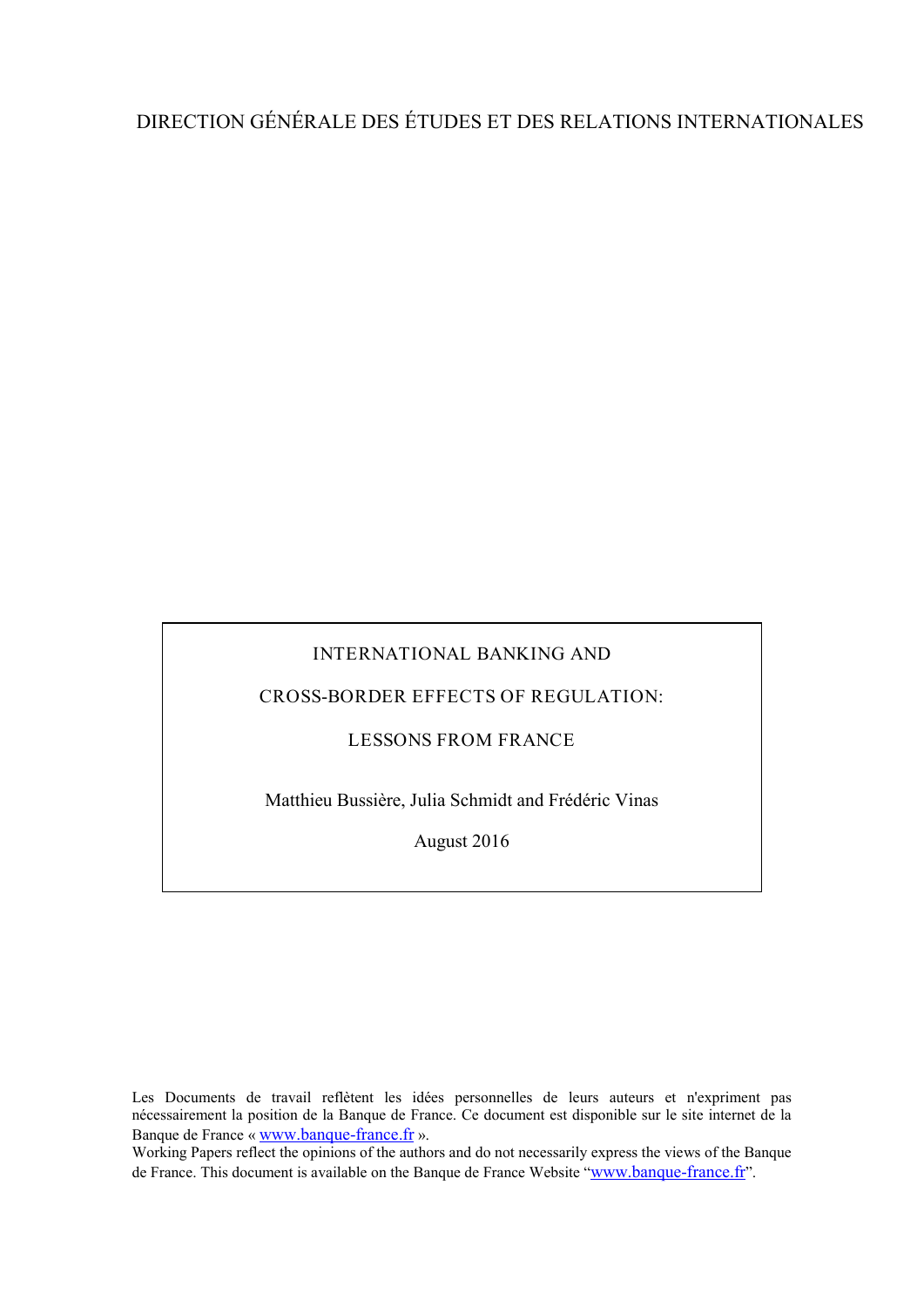# International Banking and Cross-Border Effects of Regulation: Lessons from France

Matthieu Bussière<sup>∗</sup> Julia Schmidt<sup>†</sup> Frédéric Vinas <sup>‡</sup>

This version: August 31, 2016

The authors would especially like to thank Laurence Lelogeais from the Banque de France's Statistics Department for helping out with the data on cross-border loans as well as for valuable comments and discussions. We would also like to thank Sanvi Avouyi-Dovi, François Mouriaux, an anonymous referee and seminar participants at the Banque de France for valuable comments. This paper was written in the context of the International Banking Research Network (IBRN) project on cross-border regulatory spillovers (see [Buch and Goldberg,](#page-20-0) [2016\)](#page-20-0). All views expressed are solely those of the authors and do not represent the views or opinions of the Banque de France, the Autorité de Contrôle Prudentiel et de Résolution (ACPR) or the Eurosystem.

<sup>∗</sup>Banque de France, matthieu.bussiere@banque-france.fr

<sup>&</sup>lt;sup>†</sup>Corresponding author: Banque de France, julia.schmidt@banque-france.fr

<sup>‡</sup>Banque de France, ACPR, frederic.vinas@banque-france.fr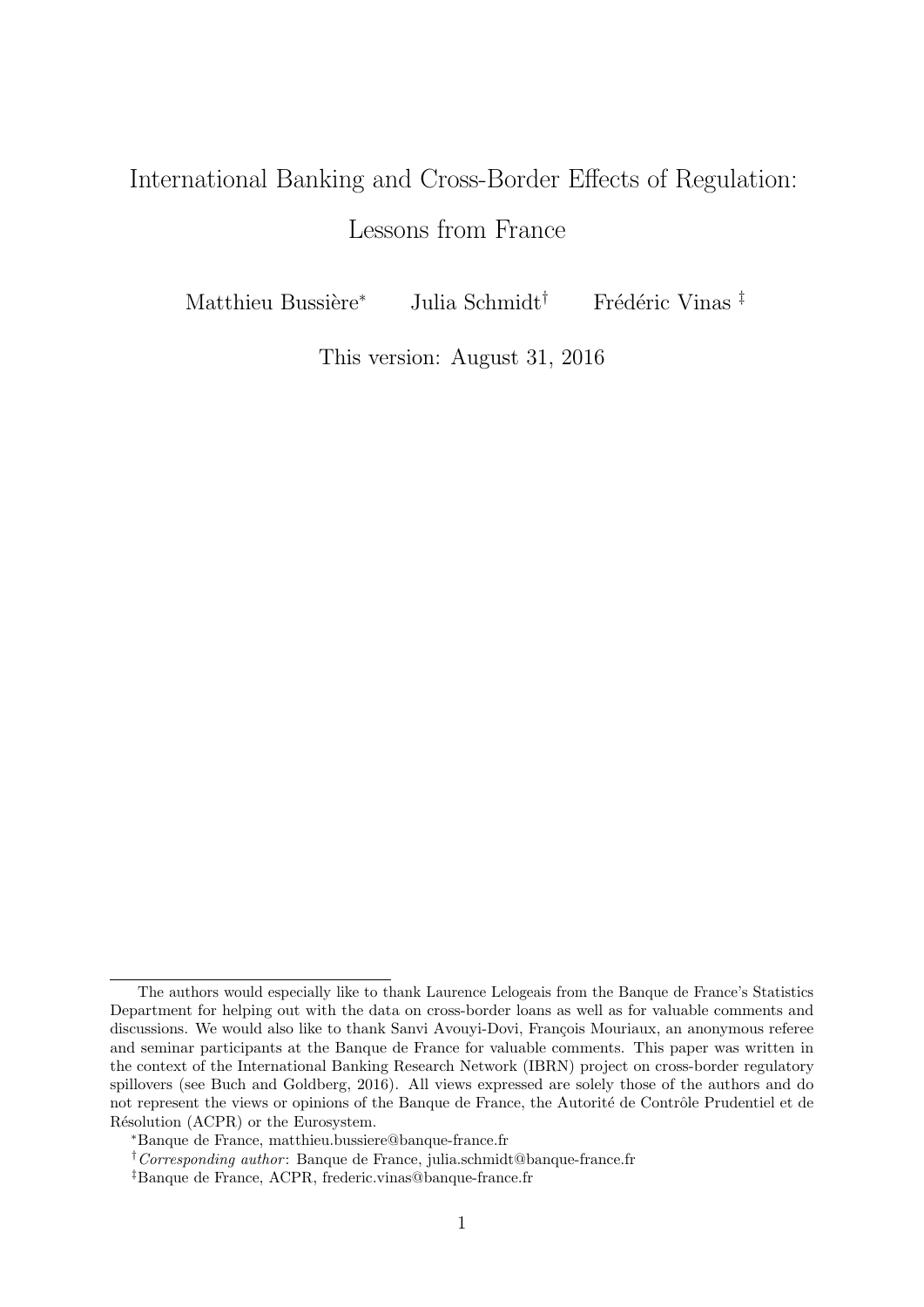#### Résumé

Cet article présente la contribution de la Banque de France à un projet de recherche mené au sein du réseau international de banques centrales IBRN (International Banking Research Network) et qui porte sur les répercussions internationales des politiques prudentielles. Plus particulièrement, cet article se concentre sur l'ajustement des prêts bancaires transfrontaliers des banques françaises, suite à des changements réglementaires mis en œuvre en France ou dans les pays étrangers. Nous distinguons dans cet exercice les prêts au secteur financier et au secteur non-financier. Les résultats indiquent que les prêts transfrontaliers des banques françaises augmentent suite à un durcissement de la réglementation dans les pays partenaires, les banques françaises n'étant pas soumises à la même réglementation. Cette réaction peut être mise en évidence pour certaines mesures prudentielles ; cependant, elle n'est quantitativement pas très forte. Les résultats indiquent également que la réponse des prêts transfrontaliers aux changements prudentiels mis en œuvre en France est influenc´ee par les caractéristiques des banques françaises en termes de bilan.

Mots-clés : activités bancaires internationales, régulation prudentielle, effets de débordement Codes JEL : F36, G21, G28

#### Abstract

As part of the International Banking Research Network, the Banque de France contribution to the research project on prudential policy spillovers concentrates on the "outward" adjustment of French banks' cross-border lending. We consider both adjustment of cross-border lending to foreign ("destination country") as well as French ("home country") regulation and investigate differences between financial and non-financial counterparties. For some regulatory measures, we find that French banks increase their cross-border lending growth in response to regulatory tightening abroad – presumably because they are not subject to these regulatory changes. All in all, we do not find particularly large quantitative adjustments to changes in foreign regulatory policies. Lastly, we find that balance sheet variables are important for the adjustment of cross-border lending growth in response to French regulatory policy changes.

Keywords: International banking, prudential regulation, international spillovers JEL-Classification: F36, G21, G28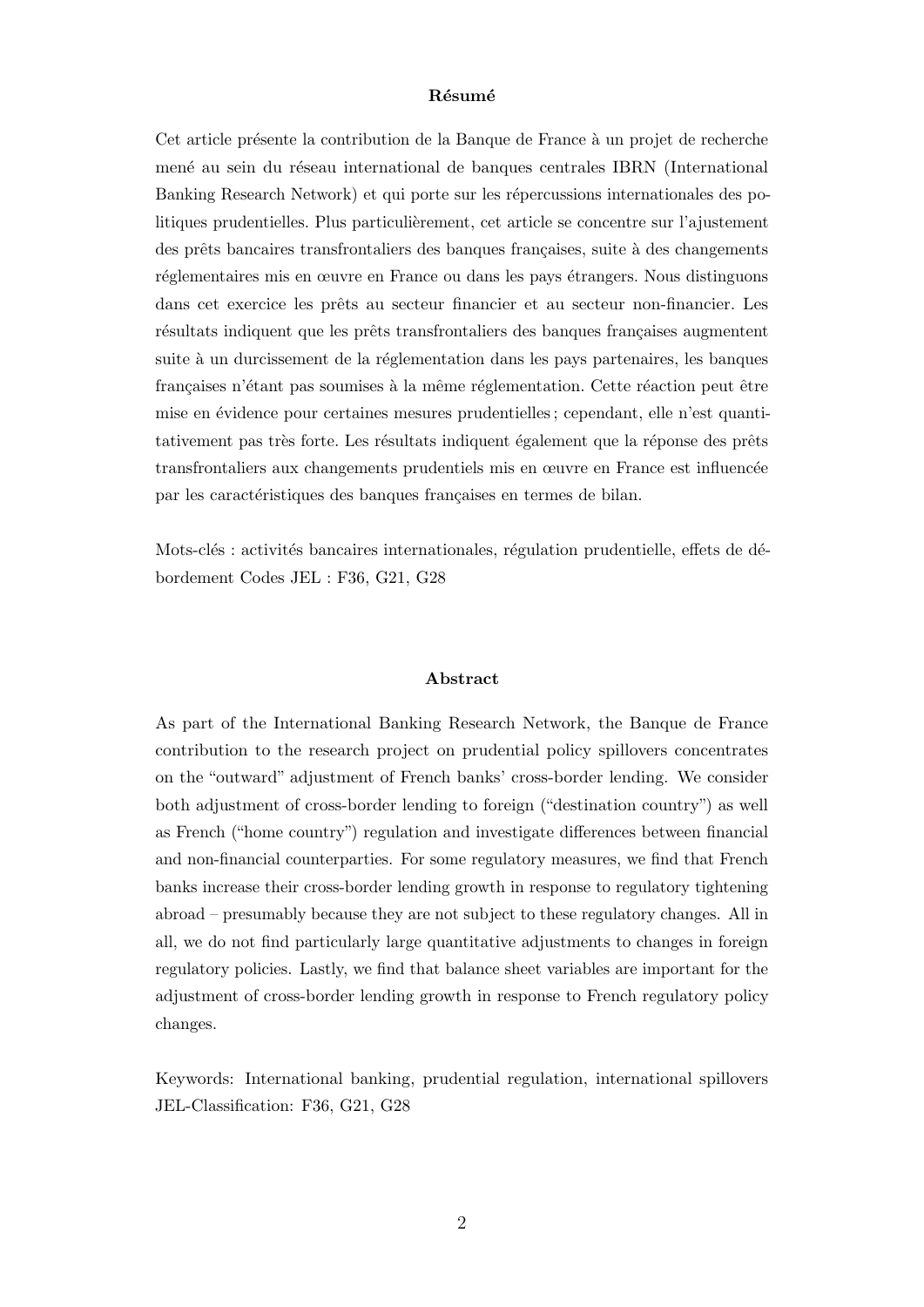#### Non-technical summary

This paper presents the Banque de France contribution to a global research project undertaken within the International Banking Research Network (IBRN), which aims to analyze issues related to global banks and their international activities.<sup>[1](#page-4-0)</sup> This particular project, whose objective is to better understand the international effects of prudential regulation, comprises contributions from 15 countries and three international organizations: the International Monetary Fund (IMF), the Bank for International Settlements (BIS) and the European Central Bank (ECB).

As part of this project, this paper focuses on the adjustment of cross-border lending by French banks following a change in foreign as well as French prudential regulation. Prudential regulation has gone through deep changes in recent years, particularly since 2007 with the implementation of so-called Basel II Agreements, followed by Basel 2.5 and Basel III. The database used for prudential measures is the one set up by [Cerutti](#page-20-1) et al. [\(2016\)](#page-20-1), which reports changes in the intensity of macro- and micro-prudential measures for a broad set of 64 countries, with quarterly data going back to the year 2000. The measures considered in the [Cerutti](#page-20-1) et al. [\(2016\)](#page-20-1) database include capital buffers, interbank exposure limits, concentration limits, loan-to-value ratio limits, and reserve requirements. This database is the most comprehensive database showing the intensity in the use of prudential measures that is currently available.

The empirical exercise presented here builds on the fact that French banks are large and very active internationally. We use data on a locational (in contrast to consolidated) basis, which allows better econometric identification of regulatory changes abroad as these are not targeted at French banks. As a result, the paper focuses on direct cross-border lending and not local lending through affiliates. Another key feature of the paper is that we distinguish lending to the financial and to the non-financial sectors; empirically, this distinction turns out to play an important role.

Three main findings stand out. *First*, cross-border lending growth is driven by the business cycle in the respective destination countries, but less so by regulatory changes. We only find consistent and significant outward adjustment in response to changes in capital requirements, reserve requirements and interbank exposure limits. In quantitative terms, these effects are rather small.

<span id="page-4-0"></span><sup>&</sup>lt;sup>1</sup>The steering committee of IBRN includes the two co-directors Claudia Buch (Bundesbank) and Linda Goldberg (Federal Reserve Bank of New York), as well as Matthieu Bussière (Banque de France) and Robert Hills (Bank of England). Julia Schmidt contributed to the methodological preparation of this study within IBRN, where she represented the Banque de France.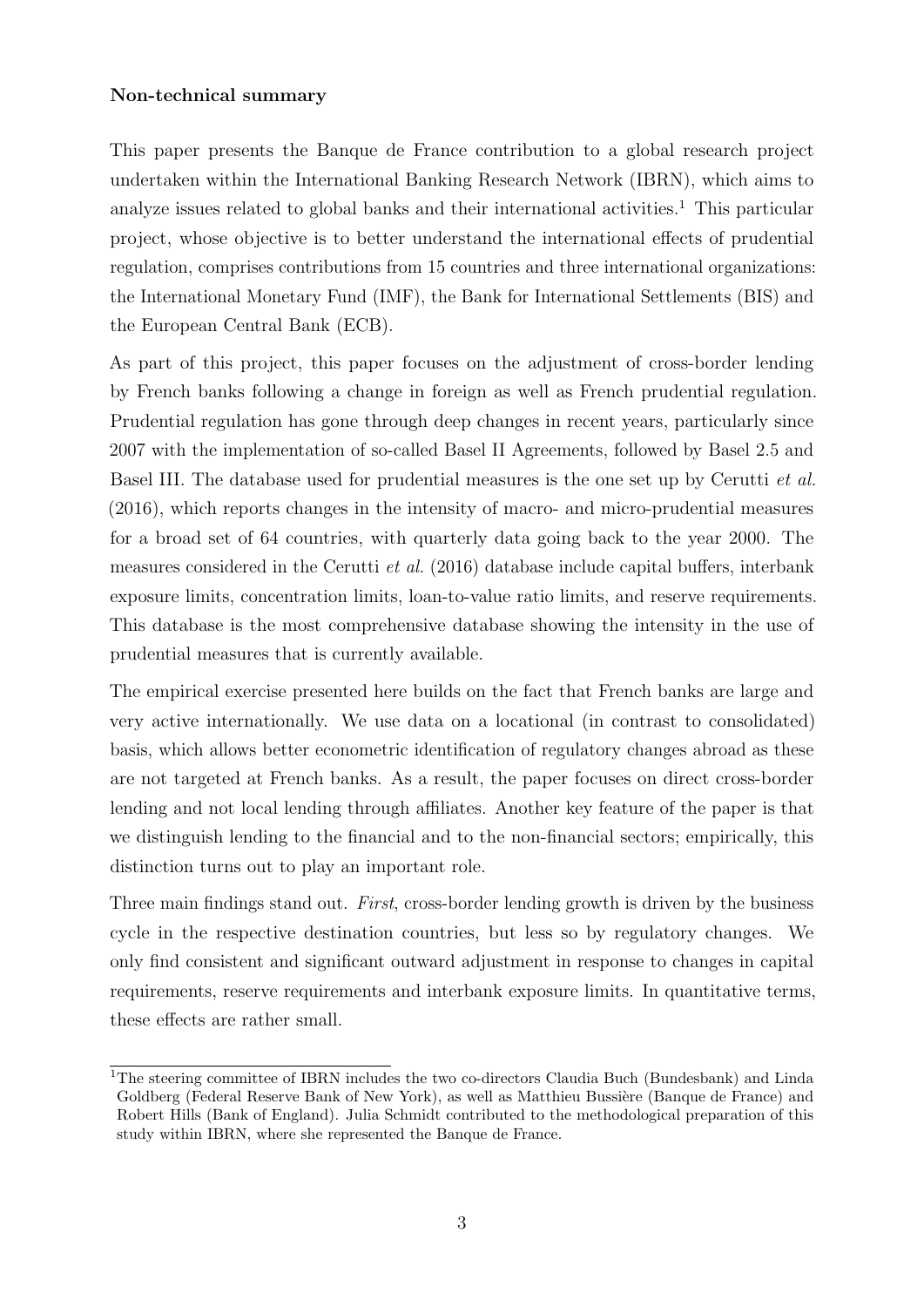Second, we find that French banks' reaction to a regulatory tightening abroad depends on the type of regulatory policy. Whereas French banks decrease their cross-border lending growth in response to a tightening in interbank exposure limits, they increase their crossborder lending growth when reserve requirements are tightened abroad. Our results show that the capacity of French banks to adjust their cross-border loans depends on their balance sheet variables (as do most of the other comparable country studies included in this IBRN project), in particular the illiquid assets ratio and the dependence on net intragroup funding. If the latter two are very high, banks might be constrained in their ability to extend cross-border loans and actually decrease lending growth in response to a regulatory tightening. All in all, we interpret our findings as indicative of regulatory leakages (for selected policy measures): while lending growth by banks resident in the destination country that is tightening regulation ("locally regulated banks") presumably decreases, French banks not subject to this foreign regulation substitute for the activities of locally regulated banks by increasing their cross-border lending growth. Since the results are driven by lending to the non-financial sector, we conclude that French banks do not use their affiliate network to substitute for a reduction in lending by "locally regulated banks", but rather lend directly to (non-financial) counterparties.

Third, the results show that banks' balance sheet characteristics are important for the crossborder transmission of domestic capital regulation. We find that a high tier 1 capital ratio and a high reliance on net intra-group funding significantly reduce cross-border lending growth in the case of a French tightening of capital requirements. On the contrary, the availability of cheap and stable funding due to a high reliance on core deposits can facilitate the maintenance of strong cross-border lending growth in the case of such tightening. However, the economic magnitudes of these effects remain small.

To our knowledge, this IBRN project is the first one that systematically compares the international effects of prudential measures using bank-level data. The empirical exercise stresses the importance of collecting comprehensive bank-level data to better understand the role of banks in international capital flows. The results highlight the general debate on global banking [\(Cetorelli and Goldberg,](#page-20-2) [2012a,](#page-20-2)[b\)](#page-20-3), and more in particular on the international spillovers of prudential measures and the issue of regulatory arbitrage [\(Houston](#page-20-4) *et al.*, [2012;](#page-20-4) [Aiyar](#page-20-5) et al., [2014b](#page-20-5)[,a\)](#page-20-6). We hope that the present paper will contribute to this academic discussion, but also to the policy debates on banking regulation and macroprudential policy.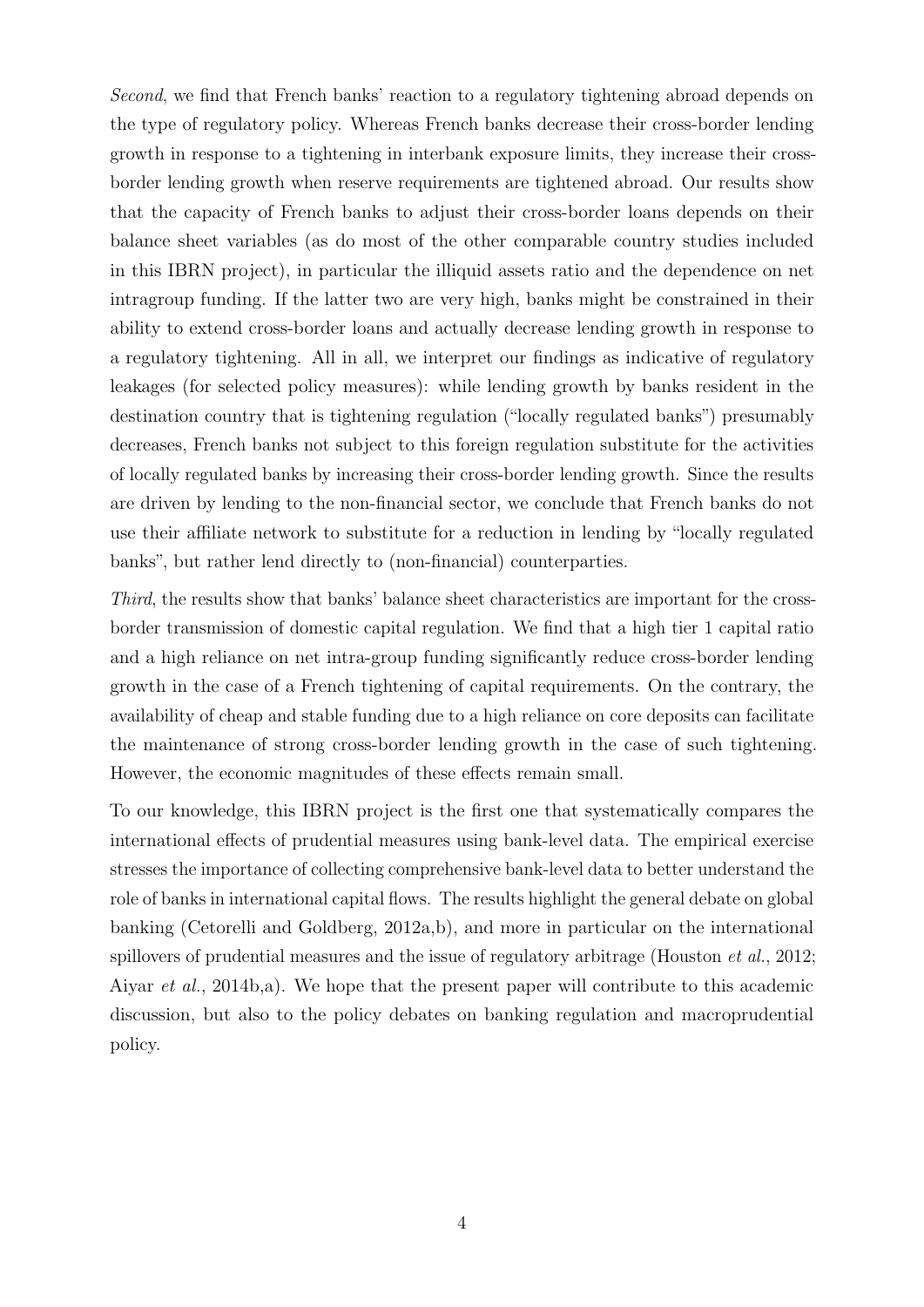#### 1 Introduction

The recent financial turmoil in industrialized countries and the particular vulnerabilities of the banking sector have led to an increased discussion about how to strengthen the resilience of the financial system via banking regulation and macroprudential policy. France, which is characterized by a concentrated banking system in which the four largest banking groups are classified as Global Systemically Important Banks, is particularly concerned: regulatory changes are potentially transmitted cross-border through the international activities of large banks. In this paper<sup>[2](#page-6-0)</sup>, we try to tackle these issues using French micro-level bank data in order to explore whether French banks adjust their external positions in response to both regulatory changes in the destination country as well as to French regulation.

International banking regulation was characterized by a stable environment over 2000–2006. While Basel II negotiations started in 2004, implementation in many European countries only began in 2007.<sup>[3](#page-6-1)</sup> Thus, the time period we cover  $(2000-2013)$  is marked by a first period with few regulatory changes (over 2000Q1–2007Q2), and a second time period marked by many regulatory changes from Basel II, Basel 2.5, and Basel III in parallel to the subprime crisis and the European debt crisis.[4](#page-6-2)

In 2000, the main regulatory tools used in France<sup>[5](#page-6-3)</sup> are capital requirements for credit and market risks<sup>[6](#page-6-4)</sup>, concentration limits on large exposures as well as liquidity ratios. Neither a counter-cyclical capital buffer nor a leverage ratio were used prior to the introduction of Basel III regulation. Capital requirements significantly changed with the implementation of Basel II in 2007–2008, Basel 2.5 at the end of 2011 and Basel III starting from 2014 (with a phase-in).

While liquidity regulation evolved in 2010, the main changes come from the introduction of Basel III, namely the Liquidity Coverage Ratio (LCR) and the Net Stable Funding Ratio (NSFR). An observation period for both ratios started in 2014Q1 prior to the implementation of the LCR with a phase-in over 2015–2019. The NSFR is planned to be implemented in 2018.

<span id="page-6-0"></span><sup>2</sup>This paper presents the Banque de France contribution to a research project undertaken within the International Banking Research Network (IBRN), which aims to analyze issues related to global banks and their international activities.

<span id="page-6-1"></span><sup>3</sup>See [Cornford](#page-20-7) [\(2006\)](#page-20-7) for a detailed illustration.

<span id="page-6-2"></span><sup>&</sup>lt;sup>4</sup>For example, as illustrated from the IBRN Prudential Instruments Database by [Cerutti](#page-20-1) *et al.* [\(2016\)](#page-20-1), one regulatory change concerning capital requirements occurred in the period 2000Q1–2006Q4, one in 2007Q1–2010Q4 and 98 in 2011Q1–2014Q4.

<span id="page-6-3"></span><sup>5</sup>We abstract here from a discussion on reserve requirements in France as these are mainly used as a monetary policy tool in the Eurosystem. Reserve requirements are however used as a regulatory tool in emerging market economies.

<span id="page-6-4"></span><sup>6</sup> Implemented respectively in 1993 and 1996, see [Thoraval](#page-20-8) [\(1996\)](#page-20-8).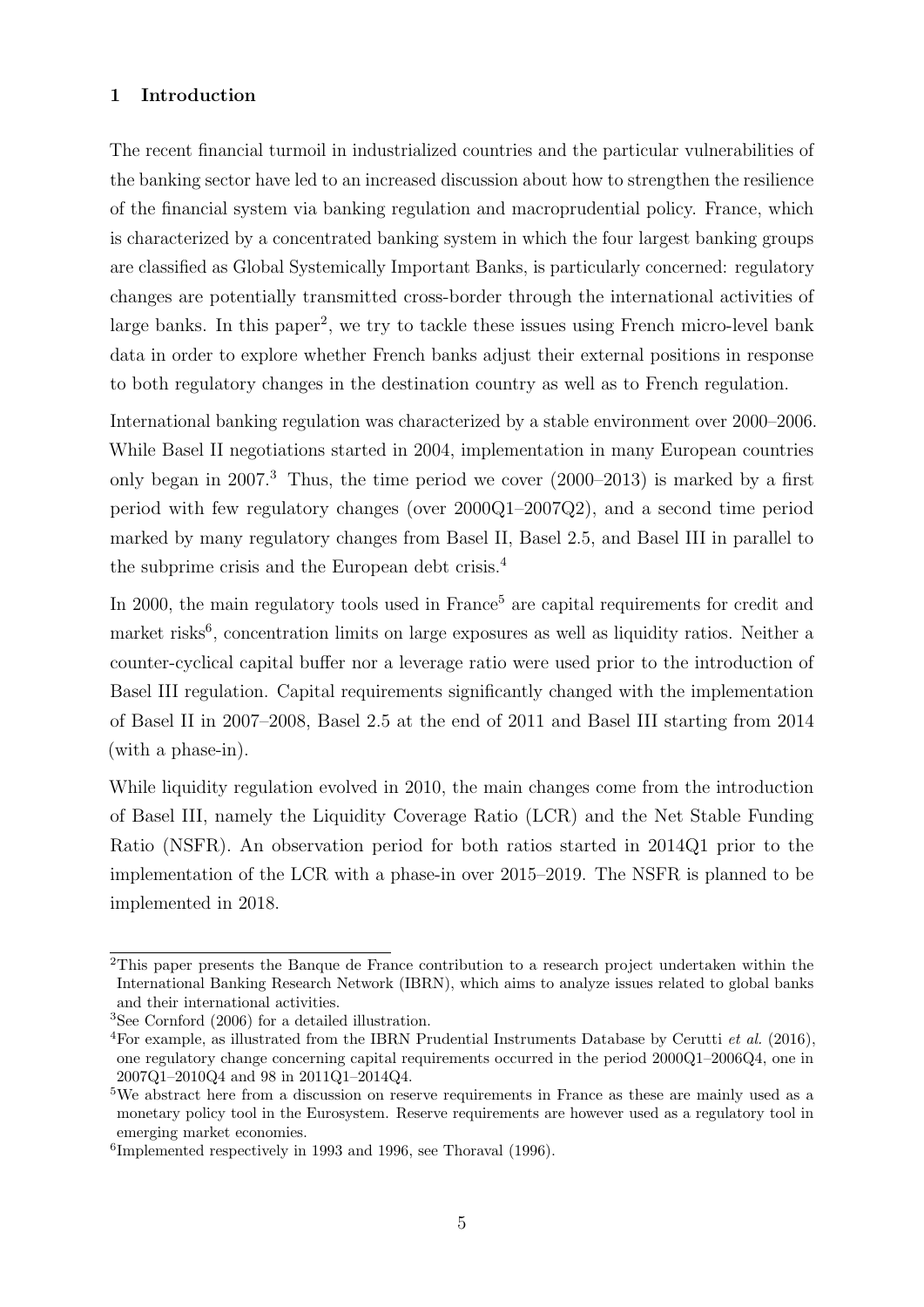In the context of this IBRN project, we concentrate on the external adjustment to regulatory changes abroad ("outward transmission"). We do so because the French banking system is strongly dominated by French banks. The first nine French banking groups cover 85% of credit to the real economy in France in 2006Q4. With regards to the remaining market share, foreign banking groups are not very highly represented. Thus, we do not expect large effects of regulatory changes "imported" to France by affiliates of foreign banks ("inward transmission").

More importantly, during the financial turmoil of 2008–09 as well as 2010–2012 (periods that coincide also with the introduction of various regulatory changes abroad), French domestic bank lending was relatively stable, reflecting the fact that banks paid particular attention to their core business in France. As such, we do not expect large adjustments at home, on the one hand since there were governmental actions aimed at facilitating the resolution of credit disputes and curbing risks of a credit crunch, on the other hand since domestic retail business proved to be quite resilient to financial market distress.[7](#page-7-0)

We thus expect more adjustments to take place abroad which is why we concentrate on how *foreign* lending growth was adjusted. The fact that French banks are large and very active abroad, both through cross-border lending and the establishment of affiliates abroad, is useful in this sense as we can include a relatively high number of countries and banks in our analysis.[8](#page-7-1) Using locational data (in contrast to consolidated data), however, we can only concentrate on cross-border loans from French banks and thus cannot include lending by affiliates abroad in our measure of foreign loans. This notwithstanding, the use of locational data allows better econometric identification of regulatory changes abroad as these are not targeted at French banks. For the regulatory data, we use the IBRN Prudential Instruments Database by [Cerutti](#page-20-1) et al. [\(2016\)](#page-20-1).

Our findings can be summarized as follows: First, we find that cross-border lending growth is driven by the business cycle in the respective destination countries, but less so by regulatory changes. We only find consistent and significant outward adjustment in response to changes in capital requirements, reserve requirements and interbank exposure limits. In quantitative terms, these effects are rather small. This finding is not surprising given that the bulk of regulatory changes was implemented during the Great Recession.

Second, we find that French banks' reaction to a regulatory tightening abroad depends on the type of regulatory policy. Whereas French banks decrease their cross-border lending

<span id="page-7-0"></span><sup>7</sup>Figure [2](#page-23-0) traces the growth rates of domestic as well as foreign lending (cross-border as well as lending by French banks' branches abroad). As shown, the low variability of domestic lending, especially to the non-financial sector, exemplifies the importance of the domestic retail market for the overall stability of the French banking sector.

<span id="page-7-1"></span><sup>8</sup>Though we include a large number of banks, one should keep in mind that those belong to a smaller number of banking groups.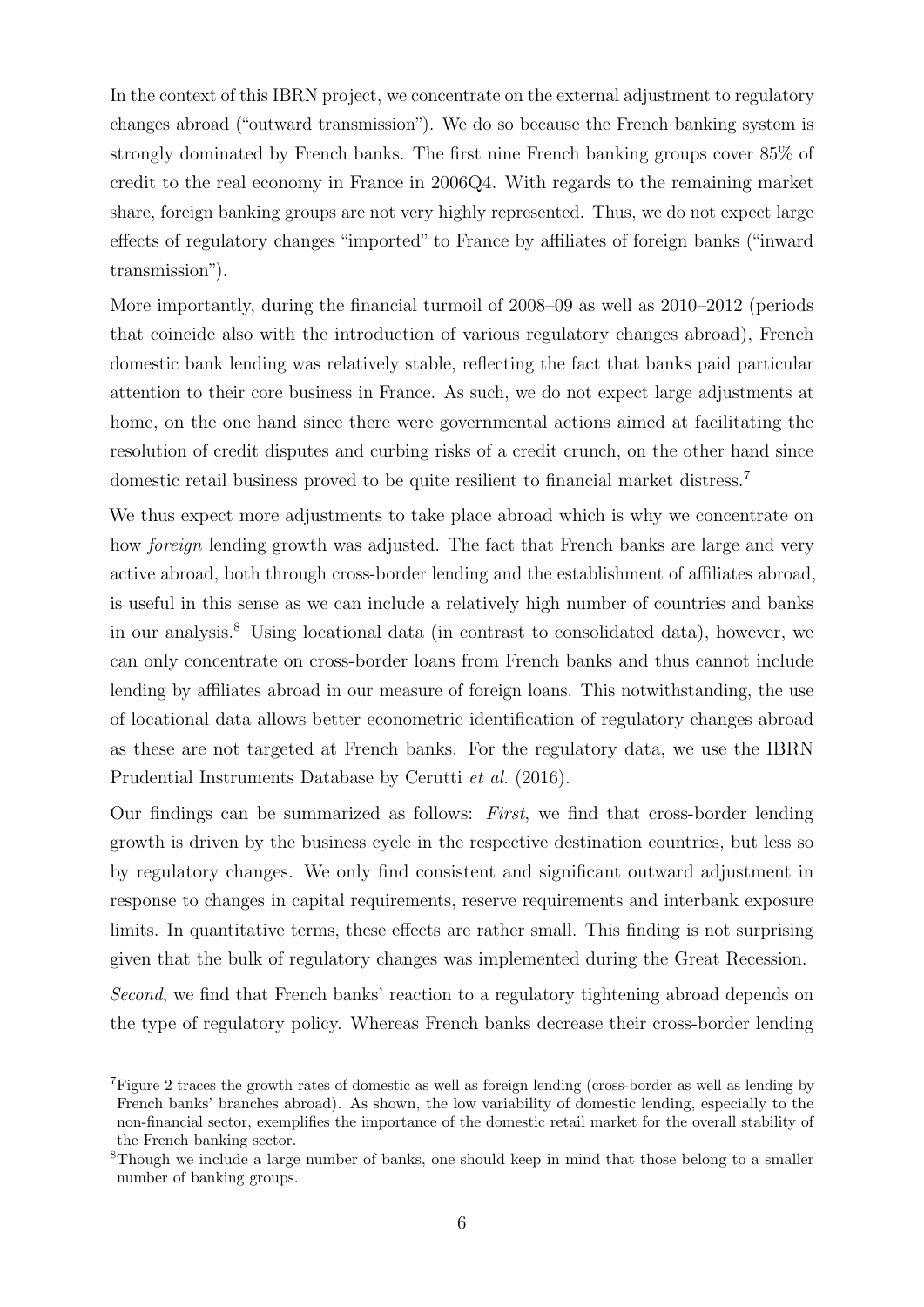growth in response to a tightening in interbank exposure limits, they increase their crossborder lending growth when reserve requirements are tightened abroad. Our results show that the capacity of French banks to adjust their cross-border loans depends on their balance sheet variables, in particular the illiquid assets ratio and the dependence on net intragroup funding. If the latter two are very high, banks might be constrained in their ability to extend cross-border loans and actually decrease lending growth in response to a regulatory tightening. All in all, we interpret our findings as indicative of regulatory leakages (for selected policy measures): while lending growth by banks resident in the destination country that is tightening regulation ("locally regulated banks") presumably decreases, French banks not subject to this foreign regulation substitute for the activities of locally regulated banks by increasing their cross-border lending growth. Since the results are driven by lending to the non-financial sector, we conclude that French banks do not use their affiliate network to subsitute for a reduction in lending by "locally regulated banks", but rather lend directly to (non-financial) counterparties.

Third, the results show that banks' balance sheet characteristics are important for the crossborder transmission of domestic capital regulation. We find that a high tier 1 capital ratio and a high reliance on net intra-group funding significantly reduce cross-border lending growth in the case of a French tightening of capital requirements. On the contrary, the availability of cheap and stable funding due to a high reliance on core deposits can facilitate the maintenance of strong cross-border lending growth in the case of such tightening. However, the economic magnitudes of these effects remain small.

#### 2 Data and Stylized Facts for France

#### 2.1 Bank-level data

Our bank-level data come from the Statistics Department of the Banque de France and the Autorité de Contrôle Prudentiel et de Résolution (ACPR), the French supervisory body for the banking sector.<sup>[9](#page-8-0)</sup> We use locational data for our analysis, thus concentrating on the unconsolidated balance sheet of individual entities within a banking group.<sup>[10](#page-8-1)</sup> However, as a robustness check, we include balance sheet variables from the consolidated level in

<span id="page-8-0"></span><sup>&</sup>lt;sup>9</sup>The data are confidential. They can be accessed if the application for data access has been approved by the Banque de France. Both external researchers as well as Banque de France staff have to apply for data access.

<span id="page-8-1"></span> $10$ We do so for several reasons: The French banking system is very concentrated, thus not allowing for a large number of banking groups to be analyzed. Further, mergers and acquisitions lead to a considerable change of the size of banks and their respective cross-border loans – a problem that is more pronounced on the consolidated than on the locational level. In addition, consolidated balance sheet data is only available at biannual frequency.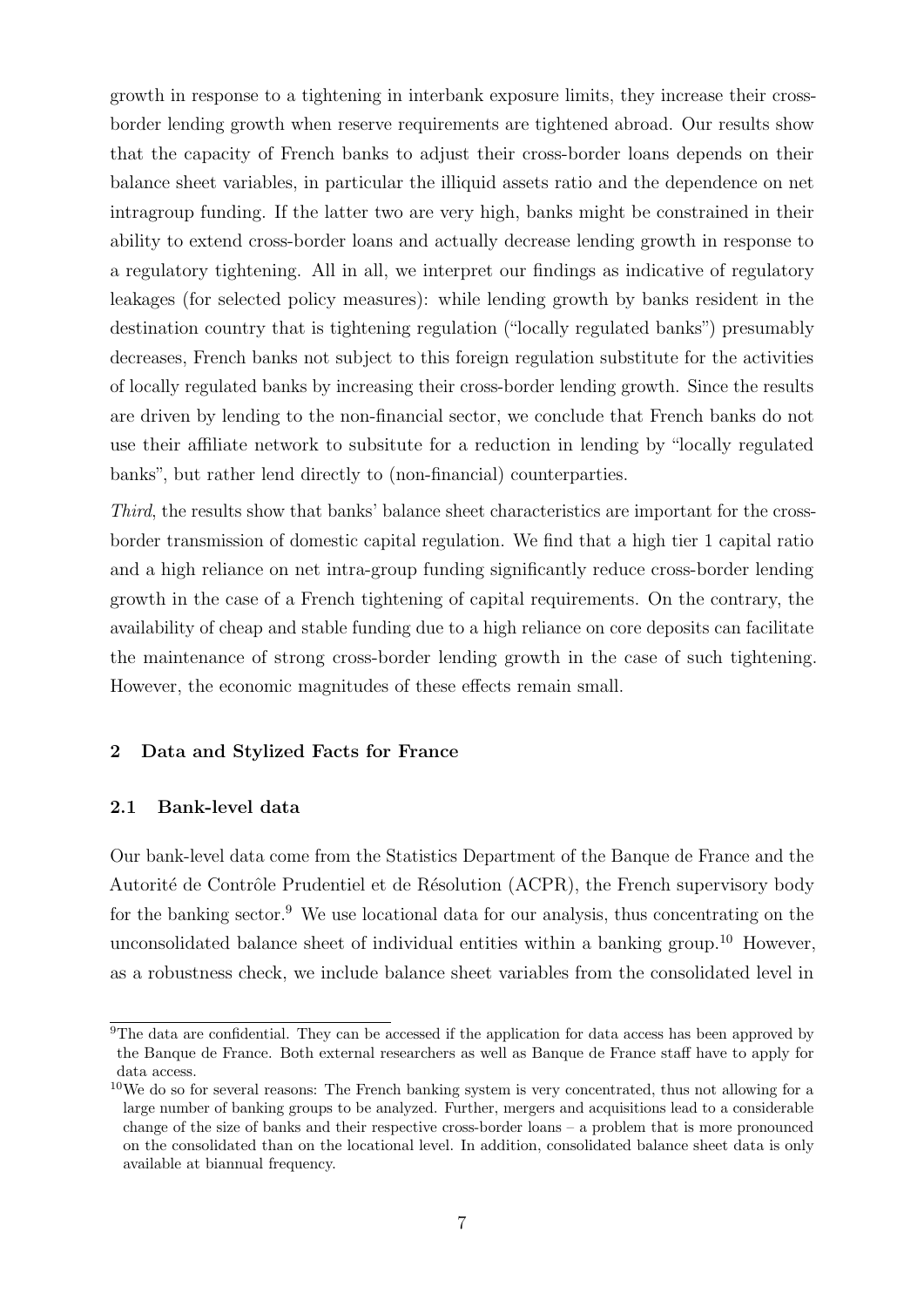the regressions to check whether these affect the results.<sup>[11](#page-9-0)</sup> We specifically rely on data of French banks' outstanding amounts of cross-border loans for which we know the country (as well as the sector) of the counterparty. Though we also have information on French banks' branches abroad (as they are regulated by the French supervisor), a disaggregation of their assets with regards to the country of residence of the counterparty is not available. This is why we use these information only for aggregate statistics and to restrict the sample of banks in robustness checks.[12](#page-9-1)

We cover the time period of  $2000Q1-2013Q2$  (2013Q2 being the last available data point at the time we started implementing this project). We restrict the sample in several dimensions. First, we only consider countries reported in the IBRN Prudential Instruments Database by [Cerutti](#page-20-1) *et al.* [\(2016\)](#page-20-1). This leads us to consider 64 countries of which 53 are included in the final dataset. Second, we only include French banks and exclude banks that are very small or have non-significant cross-border activities. Thus, we exclude bank observations with loans to non-banks smaller than 100 million EUR, or total assets smaller than 1 billion EUR. We also restrict the sample to banks for which foreign assets represent at least 0.5% of total assets all of the time. Third, we only include bank observations if a bank has a positive stock of loans in at least five countries.<sup>[13](#page-9-2)</sup> We impose continuity by including only observations with eight consecutive quarters of non-missing observations of the LHS variable. We truncate observations if cross-border lending growth exceeds  $+100/-100\%$ .

From an initial sample of more than 500 banks, we finally retain only 42 banks which have a stable presence over the entire sample and have significant cross-border lending activity. Though the use of locational data reduces the incidence of mergers and acquisitions (in comparison to consolidated data), our individual bank series contain a few breaks. These are most likely due to mergers and acquisitions, but are taken care of by the truncation of the left-hand side variable.

<span id="page-9-0"></span> $^{11}{\rm The}$  sample size is thus reduced for these robustness checks.

<span id="page-9-1"></span><sup>&</sup>lt;sup>12</sup>The underlying data in figures [1,](#page-23-1) [2](#page-23-0) (cross-border loans), [3,](#page-24-0) [4](#page-24-1) and [5](#page-24-2) are based on locational data of French banks' cross-border loans which are collected by the Statistics Department of the Banque de France for the purpose of the Locational Banking Statistics of the Bank for International Settlements (BIS). The underlying data of figure [2](#page-23-0) (domestic loans and loans by branches) and table [3](#page-27-0) are derived from balance sheet data collected by the ACPR. The underlying data of table [2](#page-26-0) are based on consolidated data of French banking groups' foreign loans which are collected by the Statistics Department of the Banque de France for the purpose of the Consolidated Banking Statistics of the BIS.

<span id="page-9-2"></span> $13\text{We do so in order to only include banks with significant international activity.}$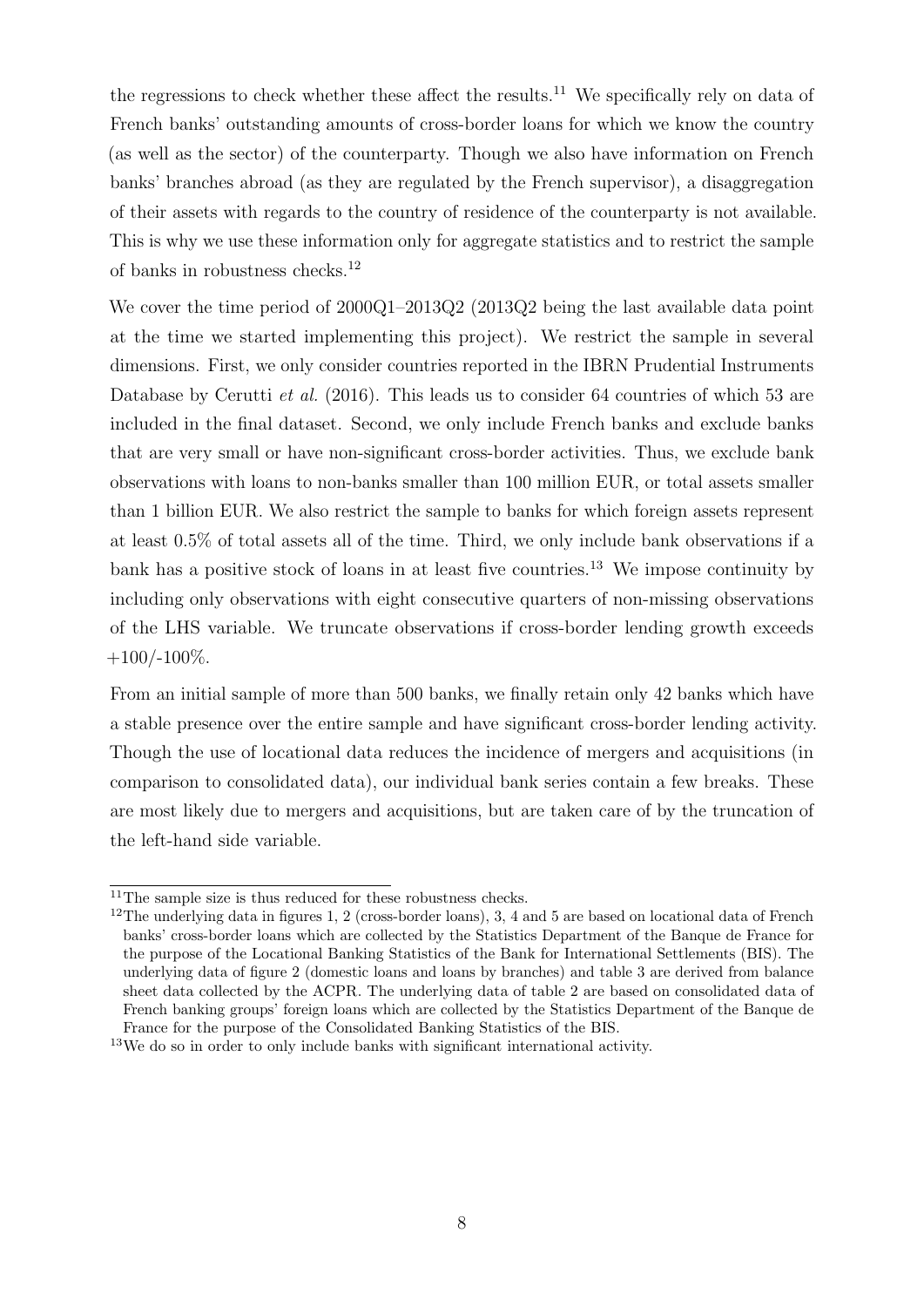#### Dependent variables

The dependent variable,  $\Delta Y_{b,j,t}$ , is the change in the log of loans granted by bank b to counterparties in destination country  $j$  at time  $t$ . We notably consider all cross-border loans as well as loans to the non-financial and financial sectors only to specifically investigate the importance of intra-group flows.

#### Balance sheet characteristics

We include the following balance sheet variables:

- − log of total real assets, i.e. assets deflated by the GDP deflator (Log Total Assets $_{b,t-1}$ )
- − share of Tier 1 capital to total assets in  $\%$  (Tier1 Ratio<sub>b,t−1</sub>)
- − share of illiquid assets over total assets in  $\%$  (Illiquid Assets Ratio<sub>b,t−1</sub>)
- − share of a bank's foreign assets relative to total assets in  $\%$  (International Activity<sub>b,t−1</sub>)
- − share of a bank's net intragroup funding, i.e. liabilities of the bank vis-à-vis its branches abroad minus the corresponding assets, this difference is scaled by total assets and reported in % (Net Intragroup Funding<sub>b,t−1</sub>)
- − share of core deposits over total assets in % (Deposit Ratio<sub>b,t−1</sub>)

#### 2.2 Data on prudential instruments

For the measures of regulatory changes, we rely on the IBRN Prudential Instruments Database by [Cerutti](#page-20-1) et al. [\(2016\)](#page-20-1). Regulatory changes associated with a tightening of regulation are coded as 1 in the database whereas a loosening of regulation is associated with −1. However, for the case of reserve requirements and the sector-specific capital buffers, the numbers can take on absolute values larger than one to capture the intensity of the change. We consider seven instruments for the analysis: capital requirements, sector-specific capital buffers, loan-to-value ratios, reserve requirements (both for foreign and local currency deposits), interbank exposure limits as well as concentration ratios. An aggregate index (PruC) that sums the changes across all seven instruments is also included. We use the following definitions to measure the impact of regulatory changes:

- $-$  Dest $P_{j,t-l}$  (where  $l = 0, 1, 2$ ): Destination country regulation (destination = foreign country receiving a loan) with 0, 1, and 2 lags
- $-$  Home $P_{t-1}$  (where  $l = 0, 1, 2$ ): Home country regulation (home = France) with 0, 1, and 2 lags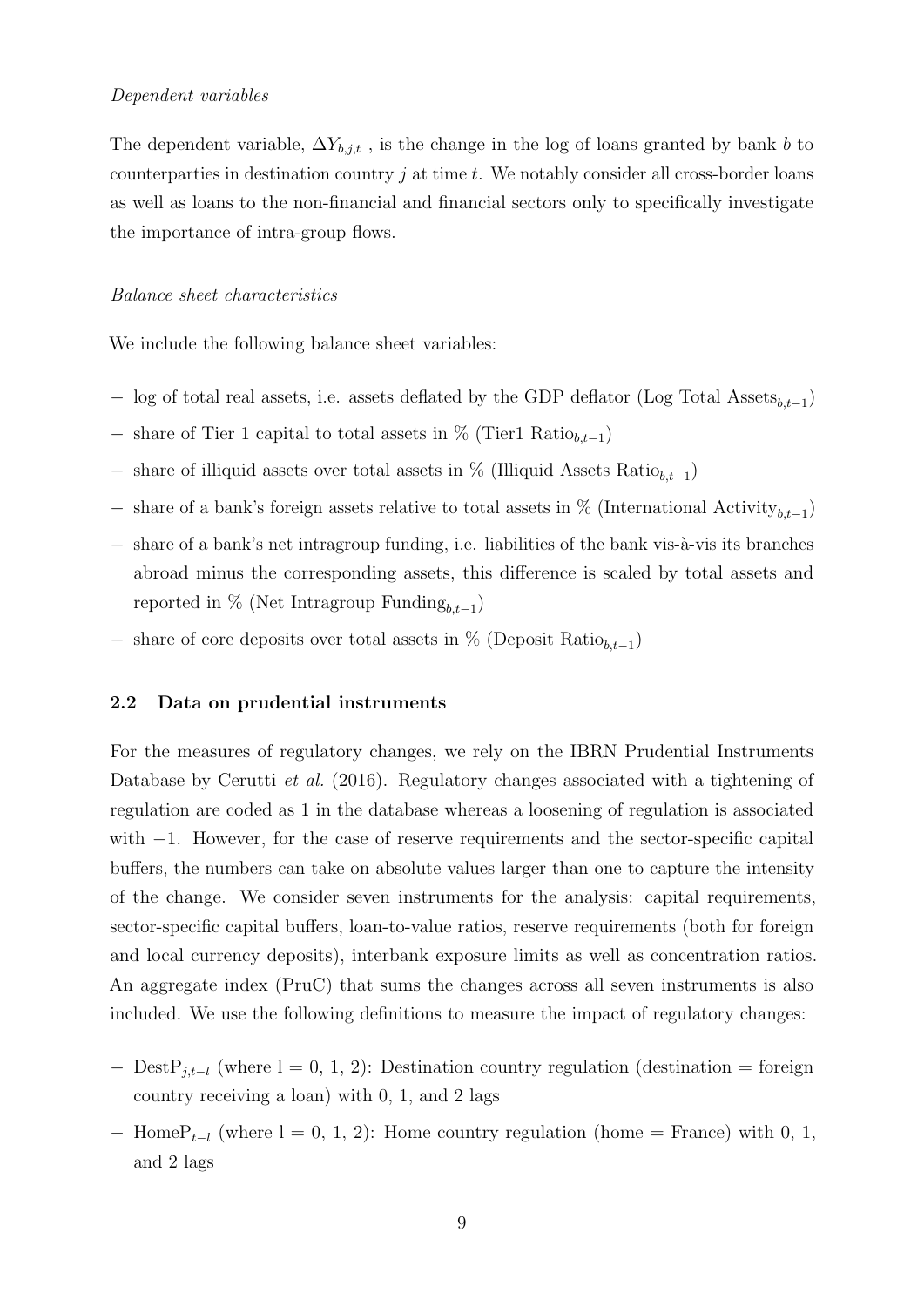#### <span id="page-11-2"></span>2.3 Stylized Facts

The French banking sector is made up of a small number of banking groups of which most are characterized as universal banks. This concentration is illustrated in the French credit registry: 85% of the credit exposure to the real economy in France is carried out by nine banking groups in 2006Q4. Four among those groups have important international activities leading the FSB to classify them as Global Systematically Important Banks after the  $2008 \text{ crisis.}^{14}$  $2008 \text{ crisis.}^{14}$  $2008 \text{ crisis.}^{14}$  On the contrary, activities by foreign banking groups in the domestic French market are rather limited.

#### Foreign lending by French banks

Figure [1](#page-23-1) describes the sum of outstanding cross-border loans for the banks that we retain in our sample. Compared to the overall cross-border loans by banks resident in France (depicted by the official data series in the BIS' International Banking Statistics), our restricted sample closely follows the dynamics of the total amount though it only represents about half of the outstanding amounts. The series show a strong upward trend, especially from 2004 to 2007, before stagnating due to the Lehman shock in 2008 and the European sovereign debt crisis.

Figure [2](#page-23-0) depicts the growth rates of French banks' domestic and cross-border lending over the time period in question. Whereas cross-border lending growth fluctuates to a substantial amount, domestic lending growth is more stable, displaying growth rates that are smaller in absolute terms. In figure [2,](#page-23-0) we also compare these growth rates to the one of lending by foreign branches – data for which we do not have the disaggregation by destination country and which can therefore only be used for comparison purposes. Figure [2](#page-23-0) shows that lending growth by branches abroad is also very volatile, thus confirming that foreign lending is inherently more volatile than domestic lending. Panel (b) of figure [2](#page-23-0) shows that this is especially the case for lending to the non-financial sector, thus pointing to the resilience of the French domestic retail market.

Much of French banks' foreign lending is done through local lending by their affiliates abroad. Using consolidated data for six major French banking groups over the period 2006Q4–2013Q2, one can see in table [2](#page-26-0) that affiliates abroad mainly engage in lending to the non-financial sector.[15](#page-11-1) At the locational level, we only have access to cross-border loans. Figure [3](#page-24-0) splits the sum of cross-border loans into different counterparties, notably loans to

<span id="page-11-0"></span><sup>&</sup>lt;sup>14</sup>Financial Stability Board (2014): "2014 Update of list of global systemically important banks (G-SIBs)": [http://www.fsb.org/wp-content/uploads/r](http://www.fsb.org/wp-content/uploads/r_141106b.pdf) 141106b.pdf.

<span id="page-11-1"></span><sup>&</sup>lt;sup>15</sup>Discrepancies between the numbers in table [2](#page-26-0) and [3](#page-27-0) mainly stem from the fact that consolidated data do not include intra-group positions.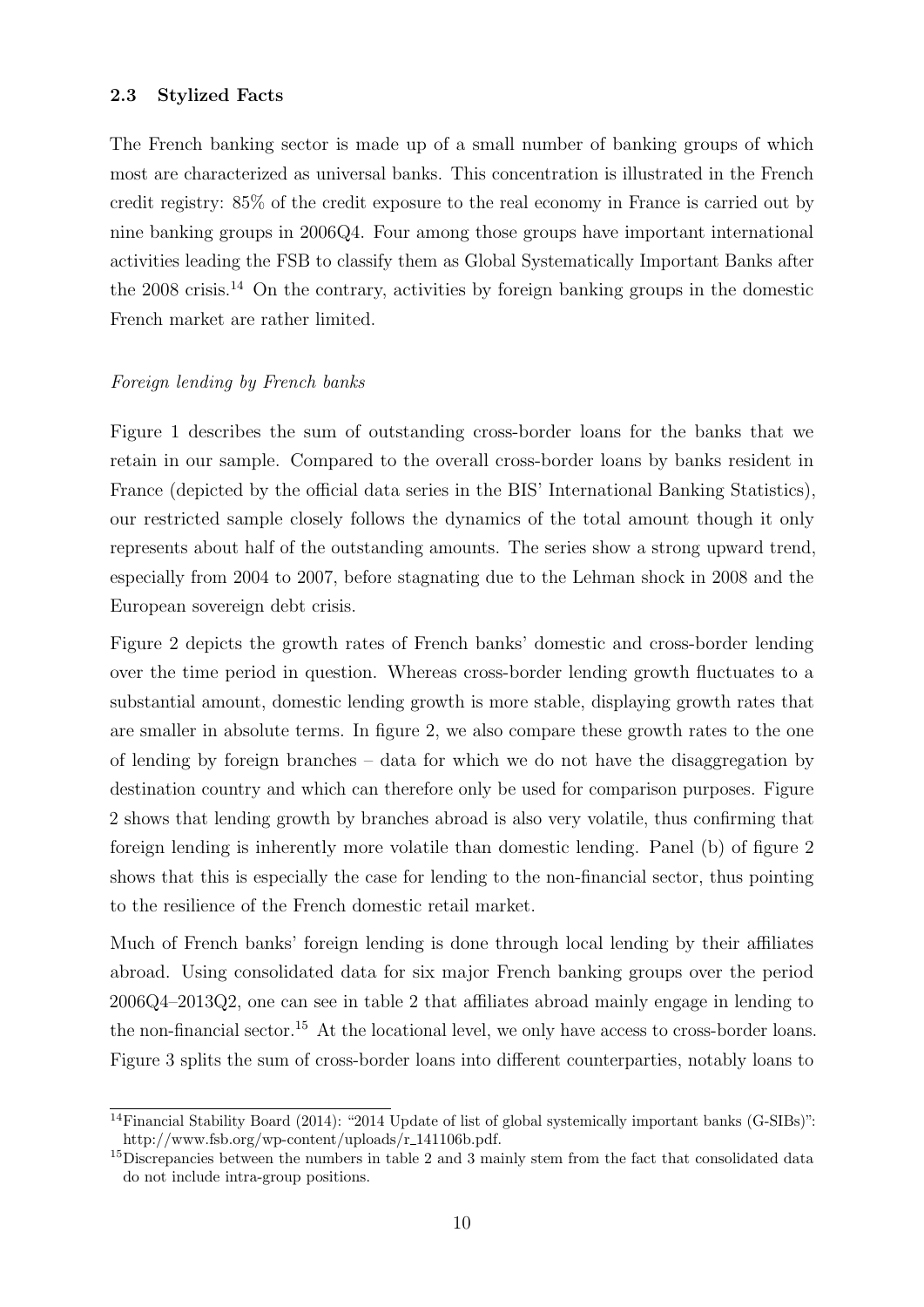the private financial (bank and non-bank) and non-financial sectors as well as the public sector. In terms of magnitudes, loans to the private financial sector (left scale of figure [3\)](#page-24-0) make up the bulk of the stock of cross-border loans. Within the category of lending to the financial sector, we are specifically interested in the part stemming from lending to banks as these represent largely intra-group flows ("internal capital markets"). Table [3](#page-27-0) shows that cross-border interbank loans are largely composed of intra-group flows: for the year  $2010^{16}$  $2010^{16}$  $2010^{16}$ , the sum of outstanding amounts of intra-group loans for the banks in the sample is on average 328.11 billion EUR and make up about 55% of overall cross-border loans to the bank sector. Out of these intra-group positions, only  $28\%$  are vis- $\alpha$ -vis subsidiaries whereas the remaining  $72\%$  are vis-à-vis branches. The importance of intra-group flows within the category of cross-border flows to the financial sector is important for the interpretation of the regression results. As will be explained later in more detail, intra-group flows represent one potential transmission channel and we will test its importance by running regressions for the subsample of lending to the financial-sector only.

Figure [4](#page-24-1) traces the mean of the dependent variable, the difference of the log of loans. Cross-border lending growth to the non-financial sector closely follows the pattern of overall cross-border lending growth whereas cross-border lending growth to the financial sector fluctuates to a larger extent. Though highly volatile, the growth rates are clearly positive in 2005–07 before slumping into negative territory from 2008 onwards. While regulatory changes could be one of the factors behind these negative growth rates, the financial crisis, the turmoil in interbank and wholesale funding markets as well as large changes in monetary policy have certainly also contributed to the adjustments in foreign lending.

French banks' cross-border loans are mainly directed at euro area countries and the UK, followed by the US and Asian countries (figure [5\)](#page-24-2). With regards to the UK, this predominant position is mainly driven by flows to the financial sector, reflecting the importance of the London interbank market. The large exposure of French banks towards industrialized countries implies that there is very little time variation of the regulatory changes in the countries that French banks are mainly exposed to: These countries did not implement a large number of regulatory changes (in comparison to emerging market economies) and often implement regulatory changes simultaneously (due to Basel II–III or in the case of reserve requirements due to the common monetary policy in the Eurosystem). In addition, these countries have been affected the most by financial market distress during the recent financial crisis.

<span id="page-12-0"></span> $16$ Unfortunately, we only have access to this data for 2010 which is why table [3](#page-27-0) is restricted to this time period.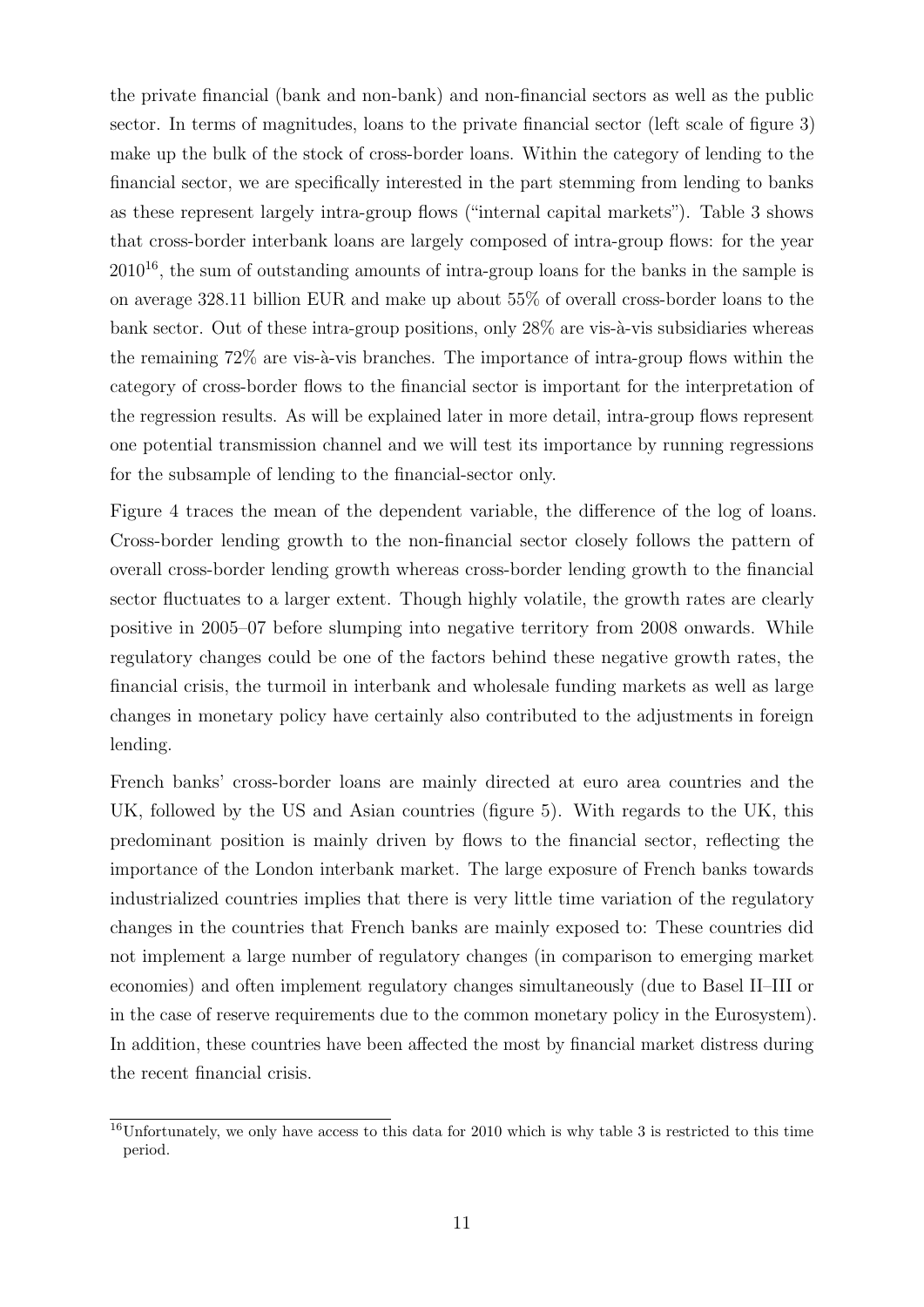#### Balance sheet characteristics

Summary statistics in table [1](#page-26-1) describe the balance sheet features. Real total assets continuously grew since 2002 before abating in 2008. The tier1 capital ratio equals 6% on average. The illiquid assets ratio rises from a mean of around 87% to 93% in 2009 when this trend stalled, possibly due to increased liquidity holding during the European sovereign debt crisis. The variable capturing banks' international activities fluctuates around 24% before decreasing steadily from 2010 onwards. Once again, this might be driven by the retrenchment from foreign markets and in particular from periphery euro area countries. Net intragroup funding, which was positive at the beginning of the sample, steadily declined over 2000–2013 to values as low as -5%, suggesting that French banks supported their affiliates abroad during the financial troubles of 2007–2009 as well as during the European sovereign debt crisis. The mean core deposit ratio fluctuates around 31% before increasing steadily from 2010Q3 to over 40% in 2013, reflecting banks' desire as well as regulatory pressure to rely on more stable sources of funding.

#### Prudential instruments

We use locational data and thus only include cross-border loans (loans granted by French banks resident in France to non-residents) in our measure of foreign loans. In comparison to the other type of foreign lending, namely local lending by French banks' affiliates abroad, this has one advantage though, as we can be sure that the regulatory change in a respective destination country is not directly targeted at French banks resident in France (while their affiliates abroad might be subject to regulation in the host country).

The effect of a regulatory change in a given destination country on cross-border lending growth by French banks might be driven by several channels. Let us assume a regulatory tightening that is associated with a reduction in lending. On the one hand, French banks' affiliates in the respective destination country could be subject to the regulation, thus reducing their lending and potentially requiring less funding from the head office in France. This is the case for French subsidiaries abroad, but potentially also their branches in the case where the prudential regulation is targeted at the borrowers as could be the case for loan-to-value limits. On the other hand, the reduction in lending by domestic and foreign banks resident in the destination country implementing the regulatory change could lead to increased cross-border lending by French banks as these are substituting for the reduction in lending by locally-regulated banks. They can do so either by increasing their direct cross-border lending or by using their branches abroad that are presumably not subject to the regulatory tightening in question. We therefore test all regressions both in terms of overall lending growth as well as growth of lending to the non-financial sector (direct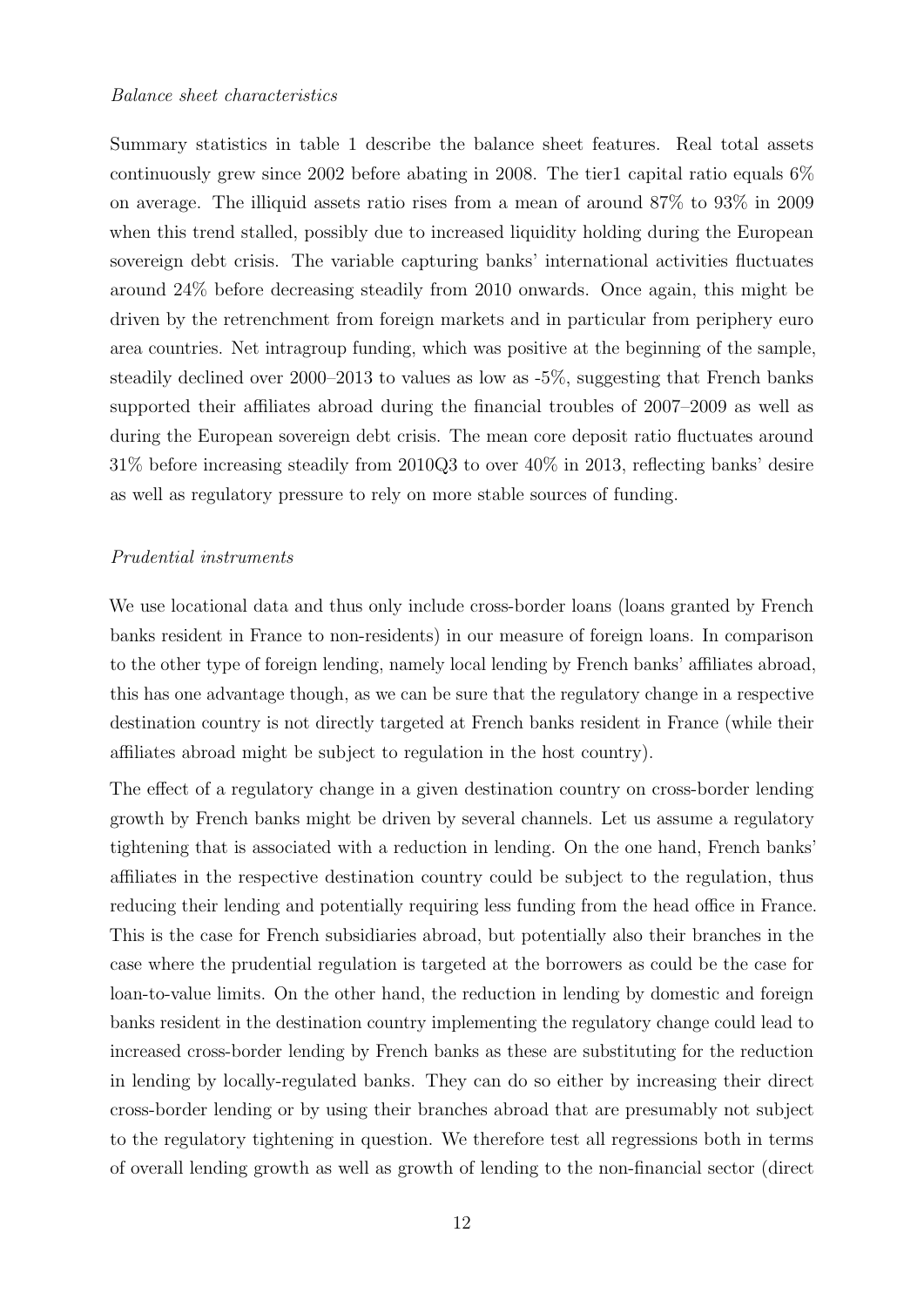adjustment) and financial sector (adjustment via branch network) to test these different channels of adjustment.

As a first – preliminary and unconditional – look at the data, we track the evolution of foreign loans around a regulatory tightening in figure [6.](#page-25-0) Loans are normalized to 1 on the date of the regulatory tightening and the graph shows the median evolution of loans around the tightening. The graphs show that prior to a regulatory tightening, stocks fluctuate around their normalized value of one and pick up afterwards for the case of capital requirements, sector-specific capital buffers and reserve requirements (both for local and foreign currency). An opposite trend can be seen with regards to the loan-to-value ratio, interbank exposure limits as well as concentration ratios: a decrease in lending can be observed following the implementation of a regulatory tightening. In the following analysis, we will show that this preliminary assessment holds —in terms of statistical significance — for reserve requirements in local and foreign currency as well as interbank exposure limits.

#### 3 Empirical Method and Regression Results

#### 3.1 Baseline analysis of outward transmission of prudential policies

The analysis explores the effect of regulatory changes on banks' lending growth, following the approach described in [Buch and Goldberg](#page-20-0) [\(2016\)](#page-20-0).

Specification 1: Outward transmission of destination country policy (see table [5\)](#page-28-0).

$$
\Delta Y_{b,j,t} = \alpha_0 + (\alpha_1 DestP_{j,t} + \alpha_2 DestP_{j,t-1} + \alpha_3 DestP_{j,t-2})
$$

$$
+ \alpha_4 X_{b,t-1} + \alpha_5 Z_{j,t} + f_b + f_j + f_t + \varepsilon_{b,j,t}
$$

where  $DestP$  denotes the prudential policy of the destination country where the loan goes to. The regressions include bank, country and time fixed effects. In this first specification, we test the effect of contemporaneous and lagged regulatory changes on cross-border lending growth, controlling both for bank balance sheet characteristics  $X_{b,t-1}$  and destination country demand factors  $Z_{j,t}$  (financial and business cycle). Table [5](#page-28-0) describes these results. One first notes the highly significant and positive coefficient of the financial and business cycle indicators, thus suggesting that demand factors played a significant role in the adjustment process. With regards to the balance sheet variables, the regression results in table [5](#page-28-0) show that a low tier 1 capital ratio and a high dependence on net intragroup funding are associated with higher cross-border lending growth. The latter suggests that banks relying to a large extent on affiliate funding are the ones increasing lending growth the most via cross-border activities. This could on the one hand be related to large banks'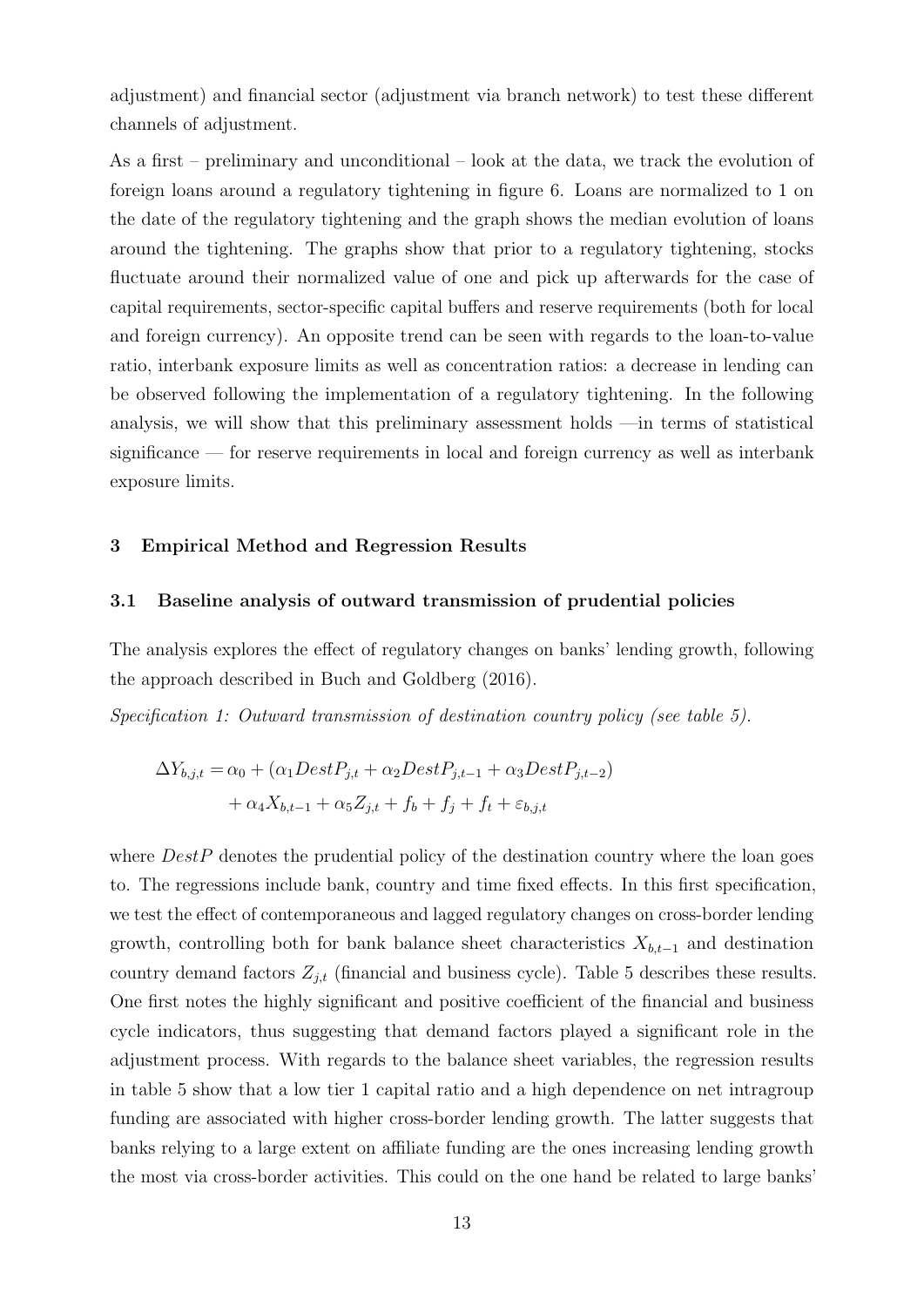affiliates obtaining cheap wholesale funding abroad which is then invested cross-border by the head office in France (i.e. the "global banking glut" story, see [Shin,](#page-20-9) [2012\)](#page-20-9). On the other hand, those banks that supported their foreign affiliates to a large extent were thus constrained in their ability to increase cross-border lending growth.

Our variable of interest is the regulatory change in the destination country. At the bottom of table [5,](#page-28-0) we summarize the effect of destination country regulation by summing the coefficients  $\alpha_1$ ,  $\alpha_2$  and  $\alpha_3$  and evaluating their joint significance with an F-test. In response to a tightening of interbank exposure limits (column 7), French banks' cross-border lending growth slows down or contracts. On the contrary, a tightening of reserve requirements (columns 5 and 6) in the destination country leads to an increase of cross-border lending growth by French banks. As already alluded to above, these differences in reaction can be attributed to the ability of French banks to substitute for the presumed contraction in lending by the banks resident in the destination country who are subject to the regulatory tightening: Whereas tightened reserve requirements affect the banks regulated in the destination country, French banks are able to maintain cross-border lending growth as they are not concerned by this destination country policy. In the case of interbank exposure limits, however, French banks' counterparties are directly affected and, as a consequence, French banks are affected as well, thus explaining the negative effect on cross-border lending growth.

In terms of economic magnitudes, these effects are relatively small. A regulatory tightening of reserve requirements has a positive cumulative effect (sum of  $\alpha_1$ ,  $\alpha_2$  and  $\alpha_3$ ) on crossborder lending growth, increasing it by 2.3%. Given the extremely large standard deviation of the dependent variable (30.69%), this effect can be categorized as quantitatively small. The cumulative reduction due to interbank exposure limits is also rather small, amounting to -7.1%.

In the following specification, we want to investigate the role of balance sheet variables in characterizing banks' ability to maintain or expand cross-border lending growth in response to a regulatory tightening in the destination country. We therefore include interaction effects between regulatory changes and the afore mentioned balance sheet characteristics.

Specification 2: Outward transmission of destination country policy: the role of balance sheet characteristics (see table [6\)](#page-29-0).

$$
\Delta Y_{b,j,t} = \alpha_0 + (\alpha_1 DestP_{j,t} + \alpha_2 DestP_{j,t-1} + \alpha_3 DestP_{j,t-2}) + \alpha_4 X_{b,t-1} + \alpha_5 Z_{j,t} + (\beta_1 DestP_{j,t}X_{b,t-1} + \beta_2 DestP_{j,t-1}X_{b,t-1} + \beta_3 DestP_{j,t-2}X_{b,t-1}) + f_b + f_j + f_t + \varepsilon_{b,j,t}
$$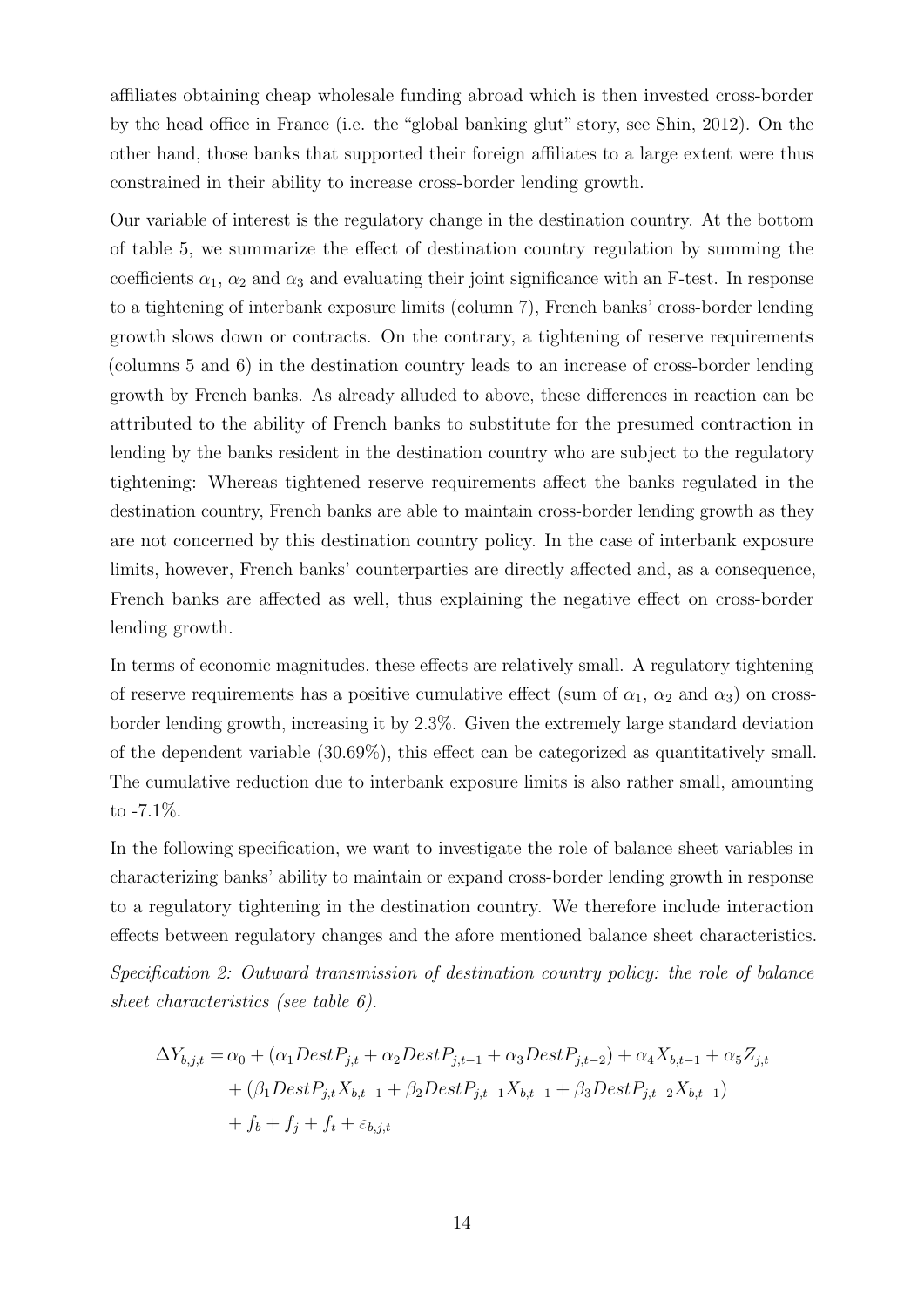The interaction terms show how banks with different balance sheet characteristics adjust their lending growth in response to regulatory changes. Thus, as in specification 1, we measure the impact of regulatory changes abroad on cross-border lending growth by French banks, but differentiate between the impact when balance sheet characteristics are zero and the one provoked via balance sheet characteristics.

Table [6](#page-29-0) reports the results for this regression. Throughout all regressions, the cycle variables are positively and significantly associated with higher foreign lending growth as in table [5.](#page-28-0) With regards to the regulatory variables, we concentrate on the sum of  $\alpha_1$ ,  $\alpha_2$  and  $\alpha_3$  (F-statistic at the bottom of table [6\)](#page-29-0), which measures the effect of regulatory changes if all balance sheet variables were equal to zero, as well as the sum of  $\beta_1$ ,  $\beta_2$  and  $\beta_3$  presented in the bottom half of table [6.](#page-29-0) With respect to reserve requirements (columns 5 and 6), table [6](#page-29-0) shows that there is no statistically significant differential impact of a tightening in reserve requirements when differentiating between its direct impact (sum of  $\alpha_1$ ,  $\alpha_2$  and  $\alpha_3$ ) and its impact via balance sheet variables (sum of  $\beta_1$ ,  $\beta_2$  and  $\beta_3$ ).

However, the overall negative impact of regulatory tightening of capital requirements (column 2) and interbank exposure limits (column 7) can be decomposed into a positive direct effect (sum of  $\alpha_1$ ,  $\alpha_2$  and  $\alpha_3$ ) and a negative effect (sum of  $\beta_1$ ,  $\beta_2$  and  $\beta_3$ ). The latter is brought about by large bank size and a high illiquid assets ratio in the case of capital requirements and a high illiquid assets ratio and a high dependence on net intragroup funding in the case of interbank exposure limits. Banks with a high illiquid assets ratio might therefore not be able to mobilize the funds necessary to increase cross-border lending growth. Overall, the findings suggest that, on average, balance sheet constraints can limit French banks' ability to substitute for the presumed contraction of lending by the banks subject to regulatory tightening. In terms of economic magnitudes, we note that the cumulative direct effect of regulatory tightening (assuming balance sheet variables are zero) is not only positive for capital requirements and interbank exposure limits, but also one order of magnitude larger (in absolute terms).

Our results are robust to the following modifications of the baseline specifications. We include parent bank controls (in this case, the sample runs only from 2000Q4 to 2013Q2). We also restrict the bank sample to only comprise banks which have a very large presence abroad and are present in the sample with at least 1000 observations. Another robustness check that we perform is the restriction of the country sample to include only those destination countries that actually changed one of the instruments over the time period in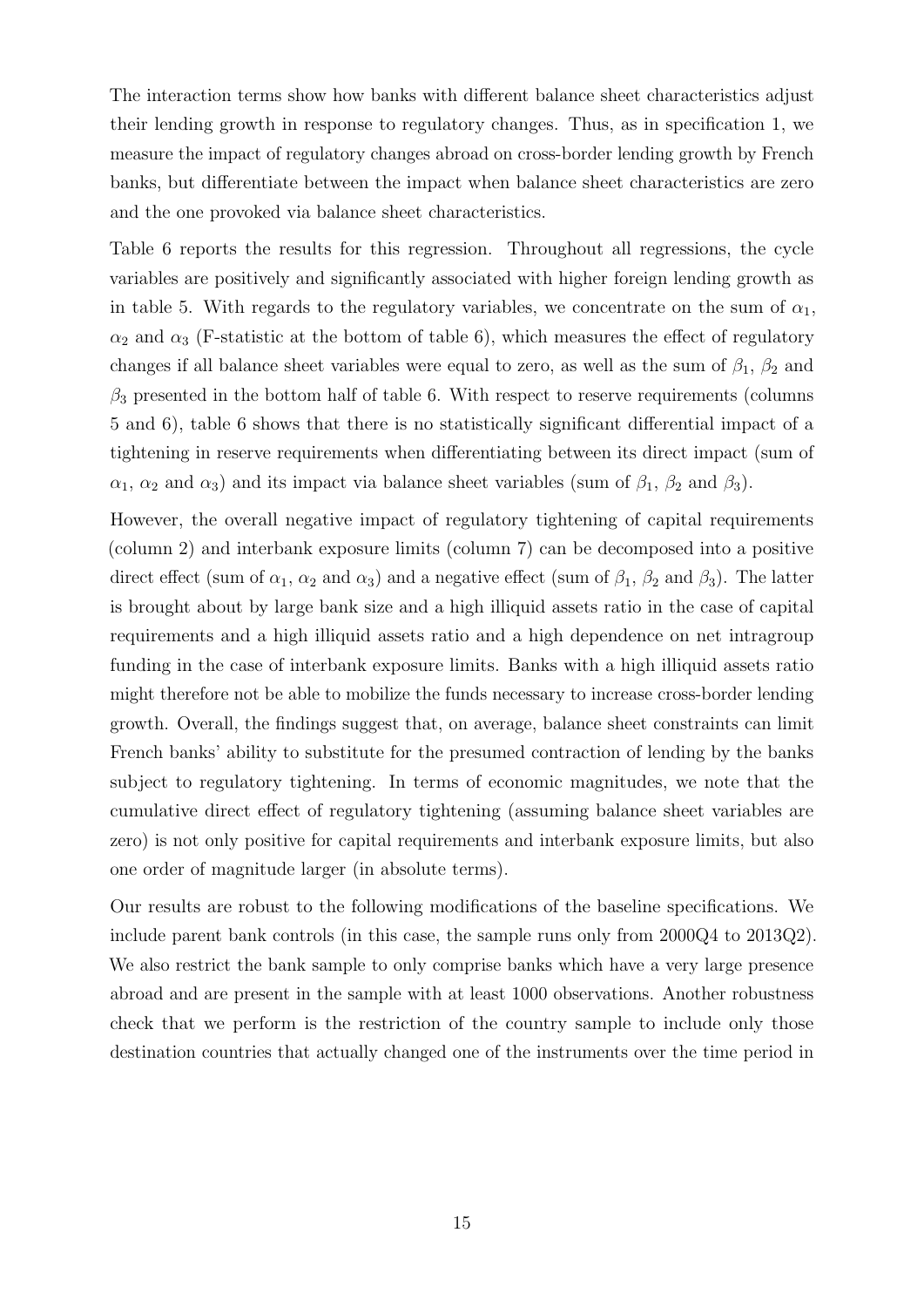question. The use of exchange rate adjusted stocks for the calculation of cross-border loan growth rates $^{17}$  $^{17}$  $^{17}$  does not alter the results.

We also include all prudential instruments simultaneously (excluding the aggregate PruC measure) for the case of specification 1. Only the sums of  $\alpha_1 + \alpha_2 + \alpha_3$  for foreign currency reserve requirements and interbank exposure limits are statistically significant and show the same sign as in table [5.](#page-28-0) Since specification 2 concentrates on the importance of balance sheet variables for the adjustment to policy changes in destination countries (lower panel of table [6\)](#page-29-0), we also run this specification including country-time fixed effects as well as a saturated model including country-time, bank-time and bank-country fixed effects. Whereas most of the significant results carry over to the set-up with country-time fixed effects, only the respective interactions of interbank exposure limits with the illiquid asset ratio and net intra-group funding remain significant in the case of the highly saturated model.

#### 3.2 Exploration of loan growth to the non-financial and financial sectors

In this section, we explore the channels of the adjustments demonstrated in table [5.](#page-28-0) In particular, we want to test whether results differ when considering different counterparties: lending to the non-financial sector will automatically exclude intra-group flows whereas lending to the financial sector is presumably driven to a large extent by intra-group flows, notably to branches: as described in section [2.3,](#page-11-2) much of interbank lending is done with regards to branches and less so to subsidiaries abroad (see table [3\)](#page-27-0).

The results for specification 1 are displayed in table [7](#page-30-0) panel (a) (non-financial sector) and panel (b) (financial sector).[18](#page-17-1) The aggregate results in table [5](#page-28-0) seem to be driven mainly by lending to the non-financial sector: the sum of  $\alpha_1$ ,  $\alpha_2$  and  $\alpha_3$  is statistically significant and positive for both types of reserve requirements as well as negative for interbank exposure limits. However, we also note the significant and positive cumulative effect of foreign currency reserve requirements for lending to the financial sector. In this case, the economic magnitudes are even double the size of the one for lending to the non-financial sector (0.36 vs. 0.18).

We thus do not find convincing evidence that French banks increase their lending growth to branches abroad because these are not regulated by the supervisory authority in the host country (the destination country). Instead of these branches substituting for the

<span id="page-17-0"></span><sup>&</sup>lt;sup>17</sup>We follow the BIS methodology and calculate stocks in original currency by using average-of-period exchange rates and then calculate exchange rate adjusted flows using end-of-period exchange rates. These flows are then used to construct exchange rate adjusted stocks.

<span id="page-17-1"></span><sup>&</sup>lt;sup>18</sup>We note that the number of observations drops considerably when restricting cross-border loans to financial counterparties.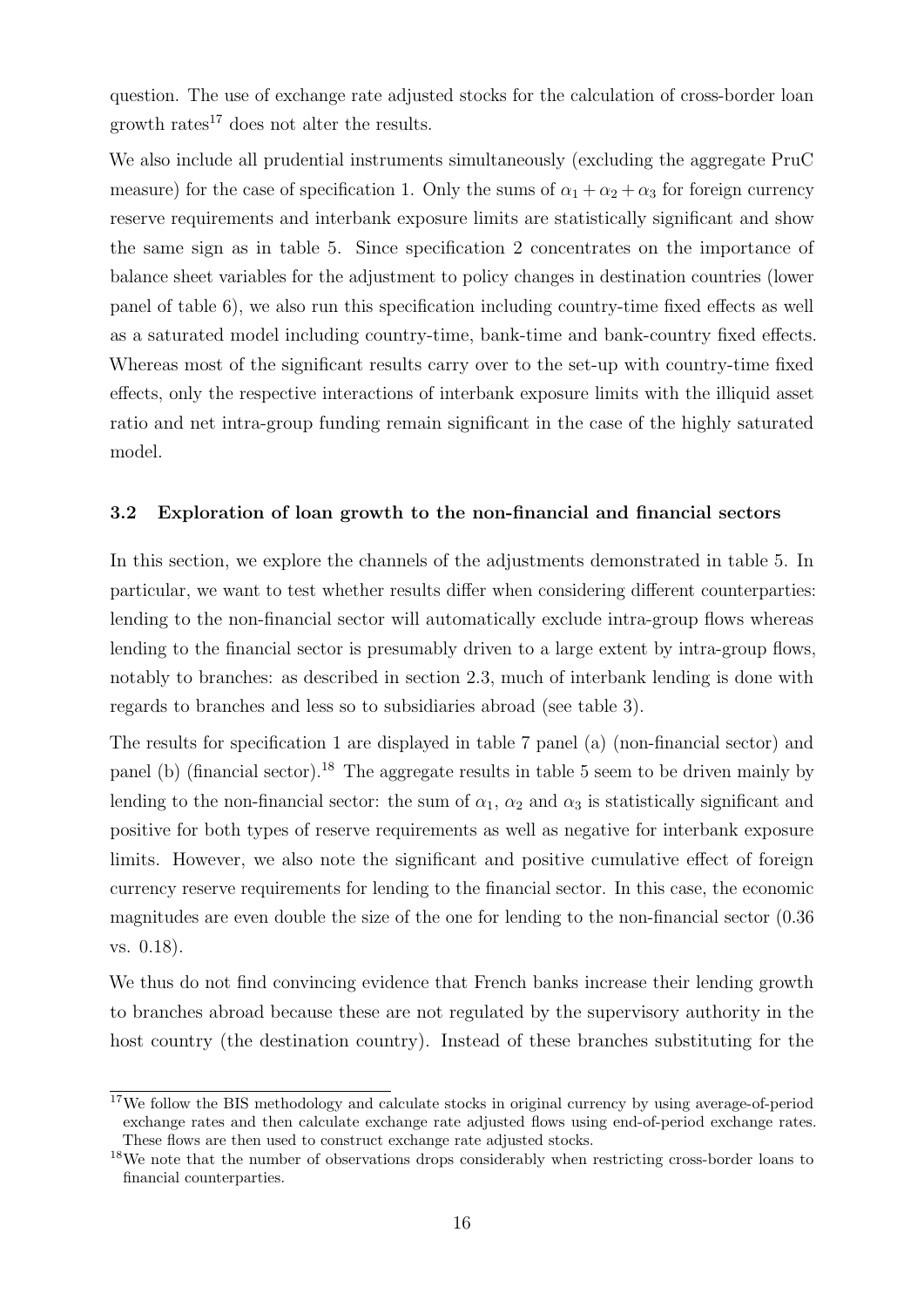decrease in lending growth by the locally regulated banks, French banks rather lend directly cross-border (to the non-financial sector), thus potentially substituting for a presumed reduction in lending by locally-regulated banks. Interestingly, we also note the high significance of the financial cycle in the destination country for lending growth to the financial sector whereas it is the business cycle that shows a high significance for lending growth to the non-financial sector.

#### 3.3 Exploration of external adjustment in response to French regulation

As pointed out in the introduction, the main regulatory instruments used during the time period in question were capital requirements and concentration limits on large exposures. These regulatory changes motivate the choice of instruments for the analysis of outward transmission of French regulation. We also include reserve requirements for local currency deposits, but keep in mind that this is primarily a monetary policy tool in the euro area. In particular, we estimate the following specification to measure the adjustment of external lending growth to regulatory changes in France:

Specification 3: Outward transmission of French policy (see table [8\)](#page-31-0).

$$
\Delta Y_{b,j,t} = \alpha_0 + (\alpha_1 DestP_{j,t} + \alpha_2 DestP_{j,t-1} + \alpha_3 DestP_{j,t-2}) + \alpha_4 X_{b,t-1} + \alpha_5 Z_{j,t}
$$
  
+ (\beta\_1 HomeP\_tX\_{b,t-1} + \beta\_2 HomeP\_{t-1}X\_{b,t-1} + \beta\_3 HomeP\_{t-2}X\_{b,t-1})  
+ f\_j + f\_b + f\_t + \varepsilon\_{b,j,t}

where all variables are defined as above and  $HomeP_{j,t}$  denotes changes in French regulation.

Table [8](#page-31-0) shows the impact of French regulatory changes on the growth of cross-border credit by French banks. As time fixed effects are set in the regressions, we measure only the differential impact of regulatory changes through banks' balance sheet characteristics. With regards to the aggregate prudential index (column 1), French banks with a high tier1 ratio are the ones that are more constrained in their ability to maintain cross-border lending growth. Most likely, this effect is driven by the variation in French regulation on capital requirements (column 2).

Overall, we find that the adjustment of cross-border lending growth to French regulation due to balance sheet characteristics is economically small: In case of a regulatory tightening, a bank with a one-standard-deviation higher capital ratio decreases its growth of cross-border loans by  $0.34\%$  (=0.052  $\times$  6.52%). The same goes for the effect on intragroup borrowing: a bank that is characterized by a one standard deviation higher reliance on intra-group funding (7.87%), will decrease cross-border lending growth by 0.07%. A high core deposit ratio is associated with a better ability to extend loans abroad in response to a tightening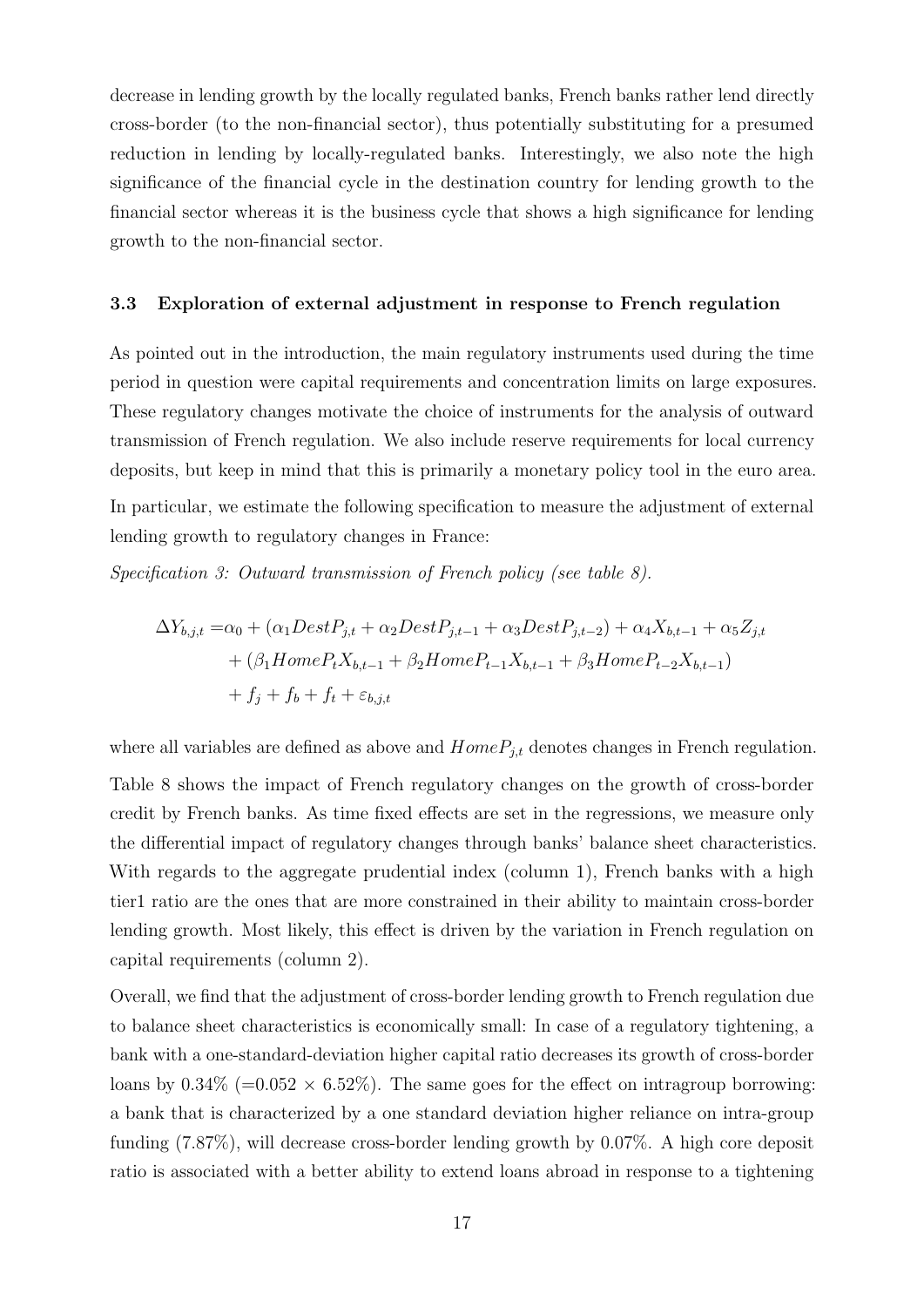of capital requirements in France, but once again economic magnitudes are small: a one standard deviation higher dependence on core deposit funding (26.97%) increases lending growth by 0.22%. We note that the economic magnitudes for the significant variables in column 2 of table [8](#page-31-0) are nevertheless higher than in the case of destination-country capital requirements (column 2 of table [6\)](#page-29-0). This can be related to the fact that French capital regulation specifically targets French banks' balance sheets and these constraints thus have a larger impact on the outward adjustment of foreign lending growth than in the case of destination country policy which is not directed at French banks.

#### 4 Concluding Remarks

In this paper, we investigate the outward adjustment of French cross-order lending growth to changes in regulatory policies in destination countries as well as in reaction to French domestic policy changes. We first note that we cannot rule out that the scarcity of regulatory changes, both in France and in countries to which French banks are exposed, might drive some of the results. This problem is further exacerbated by the fact that most regulatory changes were implemented during times of financial turmoil.

This caveat notwithstanding, we find that French banks sometimes expand their crossborder loans in response to a regulatory tightening abroad, thus suggesting that international banking might be contributing to regulatory leakages. This is especially the case for the tightening of reserve requirements. For the case of capital requirements and interbank exposure limits, banks are only able to increase cross-border lending growth if their balance sheet characteristics allow them to do so. Differentiating between lending to the financial and non-financial sector shows that the overall results are driven by lending to the latter. Combining these results with the stylized facts on French banks' cross-border lending, we thus do not find evidence that French banks use their branch network abroad to substitute for the presumed contraction in lending by locally regulated banks; they rather do so directly using their cross-border operations.

The findings also imply that balance sheet characteristics such as the tier1 capital ratio, dependence on intragroup funding or the core deposit ratio matter for the transmission of French domestic regulation to foreign lending growth. This is coherent given the fact that French domestic regulation specifically targets changes in the balance sheet structure of French banks whereas French banks that are not subject to foreign regulation can adjust their cross-border lending growth independently of their balance sheet constraints.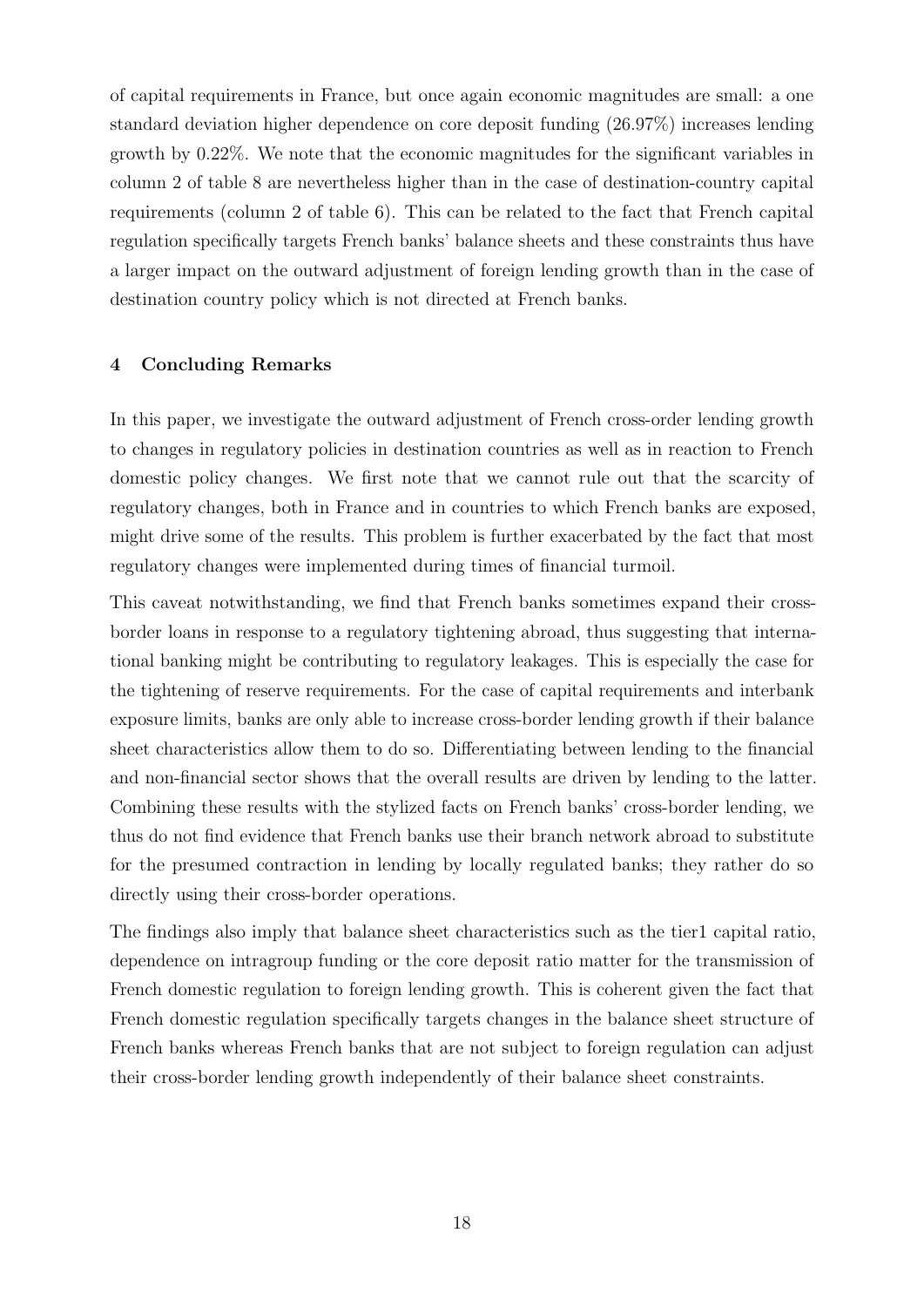#### References

- <span id="page-20-6"></span>Aiyar, Shekhar, Charles W. Calomiris, John Hooley, Yevgeniya Korniyenko et al. (2014a): The international transmission of bank capital requirements: Evidence from the UK. Journal of Financial Economics, 113(3), pp. 368–382.
- <span id="page-20-5"></span>Aiyar, Shekhar, Charles W. Calomiris and Tomasz Wieladek (2014b): Does Macro-Prudential Regulation Leak? Evidence from a UK Policy Experiment. Journal of Money, Credit and Banking,  $46(s1)$ , pp. 181–214.
- <span id="page-20-0"></span>Buch, Claudia M. and Linda Goldberg (2016): Cross-Border Prudential Policy Spillovers: How Much? How Important? Evidence from the International Banking Research Network. Mimeo.
- <span id="page-20-1"></span>Cerutti, Eugenio, Ricardo Correa, Elisabetta Fiorentino and Esther Segalla (2016): Changes in Prudential Policy Instruments: A New Cross Country Database. IMF Working Paper No. 16/110.
- <span id="page-20-2"></span>Cetorelli, Nicola and Linda S. Goldberg (2012a): Banking Globalization and Monetary Transmission. Journal of Finance, 67(5), pp. 1811–1843.
- <span id="page-20-3"></span>Cetorelli, Nicola and Linda S. Goldberg (2012b): Liquidity management of U.S. global banks: Internal capital markets in the great recession. Journal of International Economics, 88(2), pp. 299–311.
- <span id="page-20-7"></span>Cornford, Andrew (2006): The Global Implementation of Basel II: Prospects and Outstanding Problems. UNCTAD Blue Series Papers 34.
- <span id="page-20-4"></span>Houston, Joel F., Chen Lin and Yue Ma (2012): Regulatory Arbitrage and International Bank Flows. Journal of Finance, 67(5), pp. 1845–1895.
- <span id="page-20-9"></span>Shin, Hyun Song (2012): Global Banking Glut and Loan Risk Premium. IMF Economic Review,  $60(2)$ , pp. 155–192.
- <span id="page-20-8"></span>Thoraval, Pierre-Yves (1996): La surveillance prudentielle des risques de marché supportés par les établissements de crédit. Revue d'économie financière,  $37(2)$ , pp. 221–237.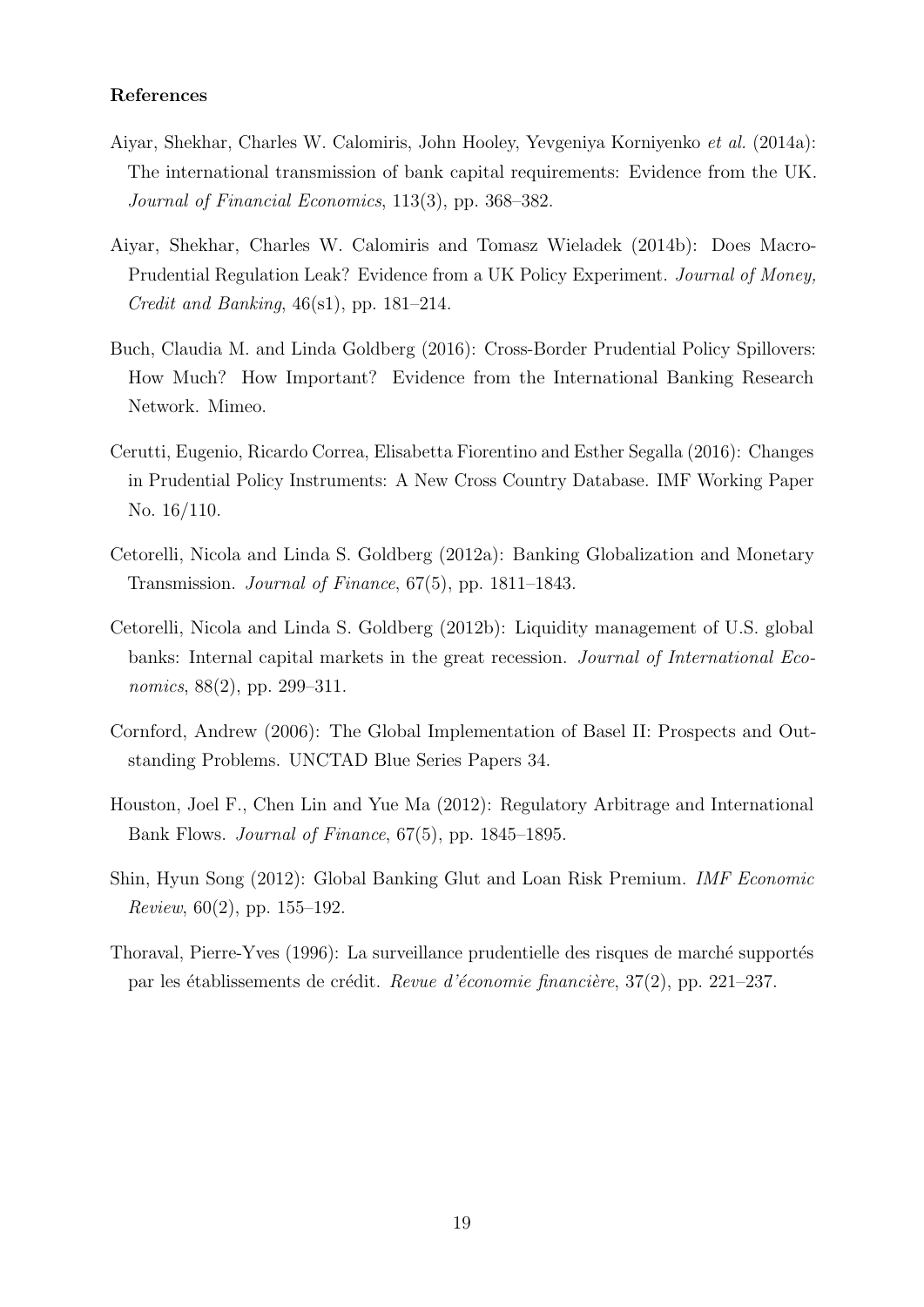## Individual Paper Contributions in the International Banking Research Network

Auer, Simone, Maja Ganarin and Pascal Towbin (2016), "International Banking and Cross-Border Effects of Regulation: Lessons from Switzerland."

Avdjiev, Stefan, Cathérine Koch, Patrick McGuire, and Goetz von Peter (2016), "International Prudential Policy Spillovers: A Global Perspective."

Başkaya, Yusuf Soner, Mahir Binici, Şebnem Kalemli-Özcan, and Turalay Kenç (2016), "International Banking and Cross-Border Effects of Regulation: Lessons from Turkey."

Berropside, Jose, Ricardo Correa, Linda Goldberg and Friederike Niepmann (2016), "International Banking and Cross-Border Effects of Regulation: Lessons from the United States."

Bonfim, Diana and Sónia Costa (2016), "International Banking and Cross-Border Effects of Regulation: Lessons from Portugal."

Bussière, Matthieu, Julia Schmidt and Frédéric Vinas (2016), "International Banking and Cross-Border Effects of Regulation: Lessons from France."

Caccavaio, Marianna, Luisa Carpinelli and Giuseppe Marinelli (2016), "International Banking and Cross-Border Effects of Regulation: Lessons from Italy."

Damar, H. Evren and Adi Mordel (2016), "International Banking and Cross-Border Effects of Regulation: Lessons from Canada."

Frost, Jon, Jakob de Haan and Neeltje van Horen (2016), "International Banking and Cross-Border Effects of Regulation: Lessons from the Netherlands."

Gajewski, Krzysztof and Oskar Krzesicki (2016), "International Banking and Cross-Border Effects of Regulation: Lessons from Poland."

Hills, Robert, Dennis Reinhardt , Rhiannon Sowerbutts, and Tomasz Wieladek (2016), "Cross-Border Regulatory Spillovers: How Much? How Important? What Sectors? Lessons from the United Kingdom."

Ho, Kelvin, Eric Wong and Edward Tan (2016), "International Banking and Cross-Border Effects of Regulation: Lessons from Hong Kong."

Jara, Alejandro and Luis Cabeza, (2016), "International Banking and Cross-Border Effects of Regulation: Lessons from Chile."

Gabriel Levin, Calixto Lopez, Fabrizio Lopez-Gallo, Serafin Martinez (2016), "International Banking and Cross-Border Effects of Regulation: Lessons from Mexico."

Nocciola, Luca and Dawid Zochowski (2016), "International Banking and Cross-Border Effects of Prudential Regulation: Lessons from the Euro Area."

Ohls, Jana, Marcus Pramor and Lena Tonzer (2016), "International Banking and Cross-Border Effects of Regulation: Lessons from Germany."

Park, Hyunggeun, Jungyeoun Lee (2016), "International Banking and Cross-Border Effects of Regulation: Lessons from Korea."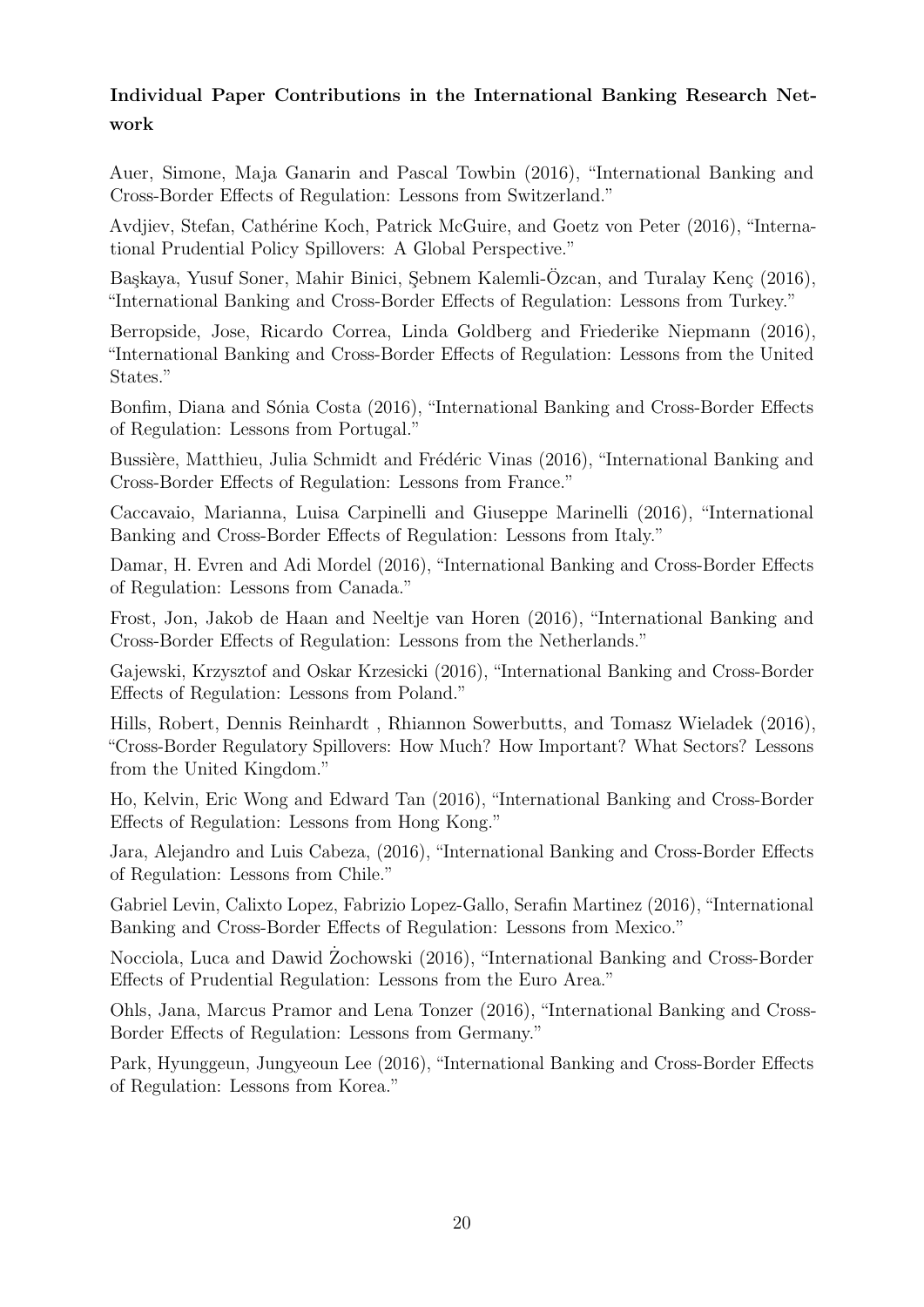| Variable                                                         | Description                                                                                                                                                         |
|------------------------------------------------------------------|---------------------------------------------------------------------------------------------------------------------------------------------------------------------|
| Log Total Assets<br>Tier-1-Capital Ratio<br>Illiquid asset ratio | log(Total assets, deflated by GDP deflator)<br>Capital without subordinated debt / Total assets<br>Total assets $-$ (Cash $+$ central bank accounts $+$ assets from |
|                                                                  | repo transactions $+$ other liquid financial securities) / Total<br>assets                                                                                          |
| International Activity                                           | Assets vis-á-vis non-residents / Total assets                                                                                                                       |
| Net Intragroup                                                   | (Borrowing from branches abroad – Lending to branches                                                                                                               |
| Funding                                                          | abroad) / Total assets                                                                                                                                              |
| Core Deposit Ratio                                               | Deposits (without term deposits, nor special savings)<br>$accounts$ like "Livret A" $)$ / Total assets                                                              |

#### Construction of Balance Sheet Variables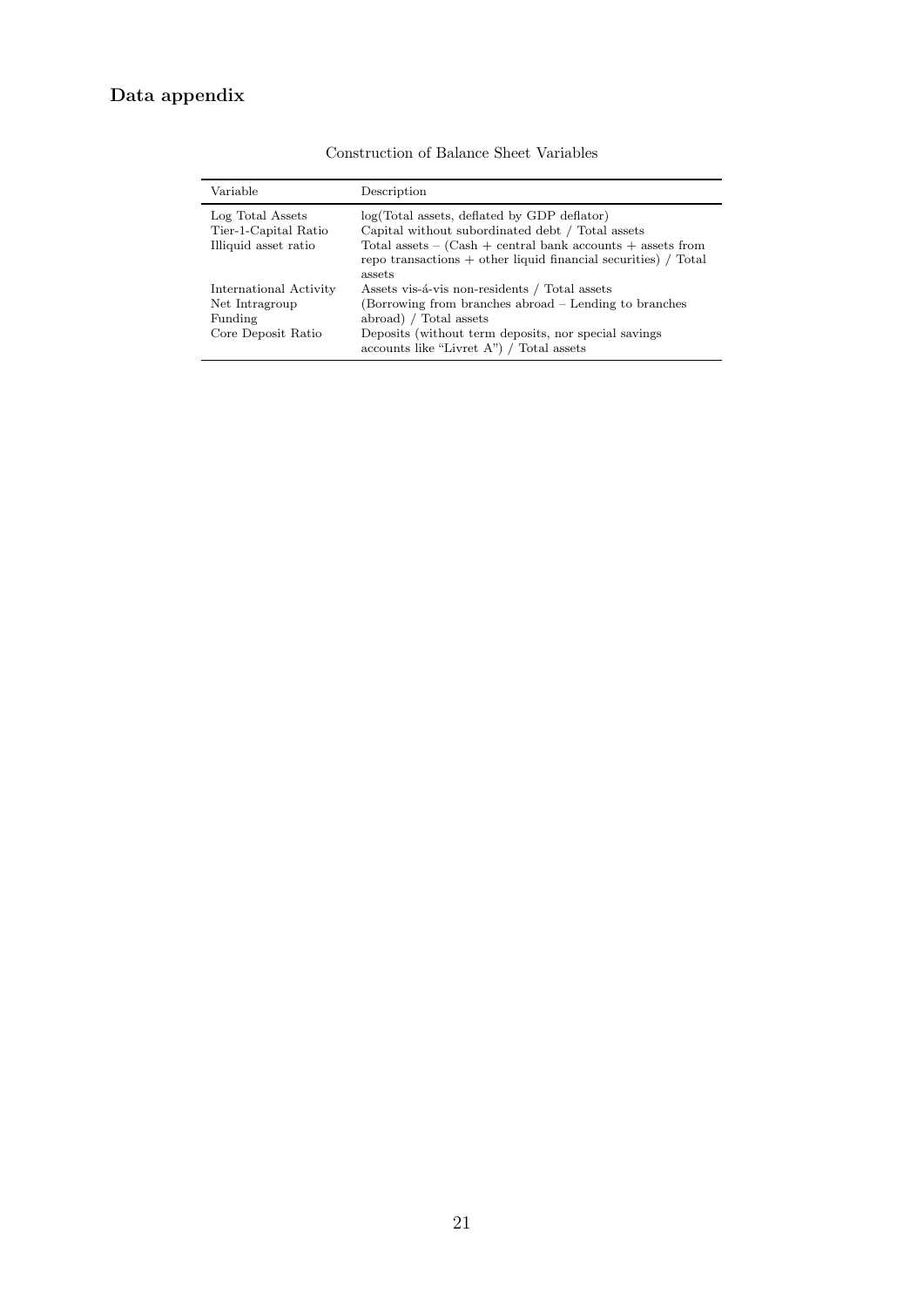

<span id="page-23-1"></span>

Notes: The figure depicts the sum of outstanding amounts of cross-border loans by banks resident in France over 2000Q1–2013Q2. The straight line represents the overall sum whereas the dashed line represents the sum computed from the banks that are retained in the sample.

Figure 2: Growth rates of domestic and foreign loans

<span id="page-23-0"></span>

Notes: The figure depicts the growth rate of the sum of outstanding amounts of loans for a sub-sample of banks (those present over the entire sample 2000Q1–2013Q2). Domestic loans denote loans to French residents whereas cross-border loans are extended to non-residents. Loans by branches abroad are extended by the branches of the same sub-sample of banks.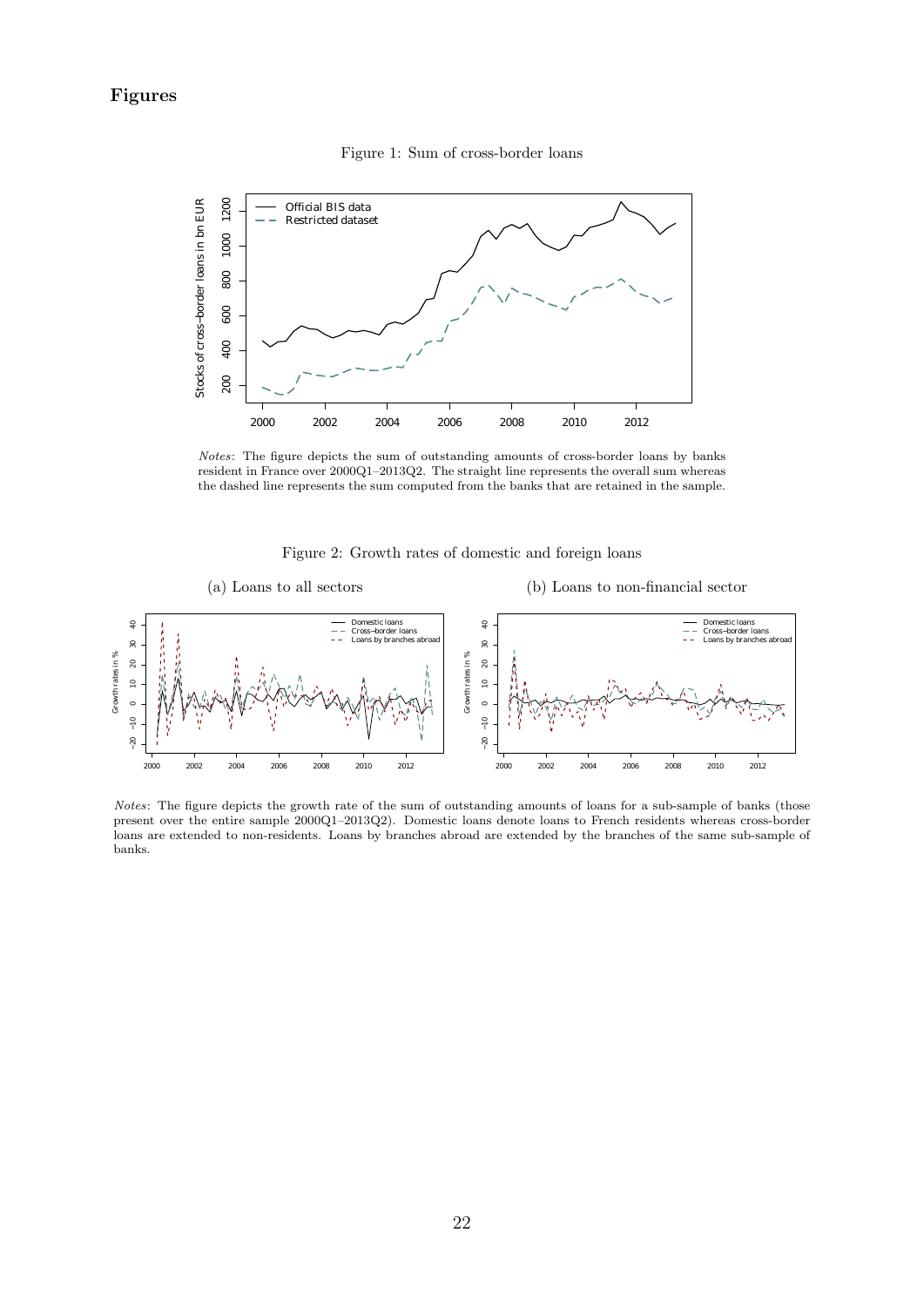<span id="page-24-0"></span>

Notes: The figure depicts the sum of outstanding amounts of cross-border loans by the banks in the sample over the period  $2000Q1-2013Q2$ . The counterparties denote the sectors that receive the loans.

<span id="page-24-1"></span>

Figure 4: Log difference of cross-border loans (means across banks)

Notes: The figure depicts the mean of the dependent variables (in percentages) across the banks in the sample over the period 2000Q1–2013Q2.

Figure 5: Sum of cross-border loans, different regions

<span id="page-24-2"></span>

Notes: The figure depicts the sum of outstanding amounts of cross-border loans by the banks in the sample for different regions of residence of the counterparty.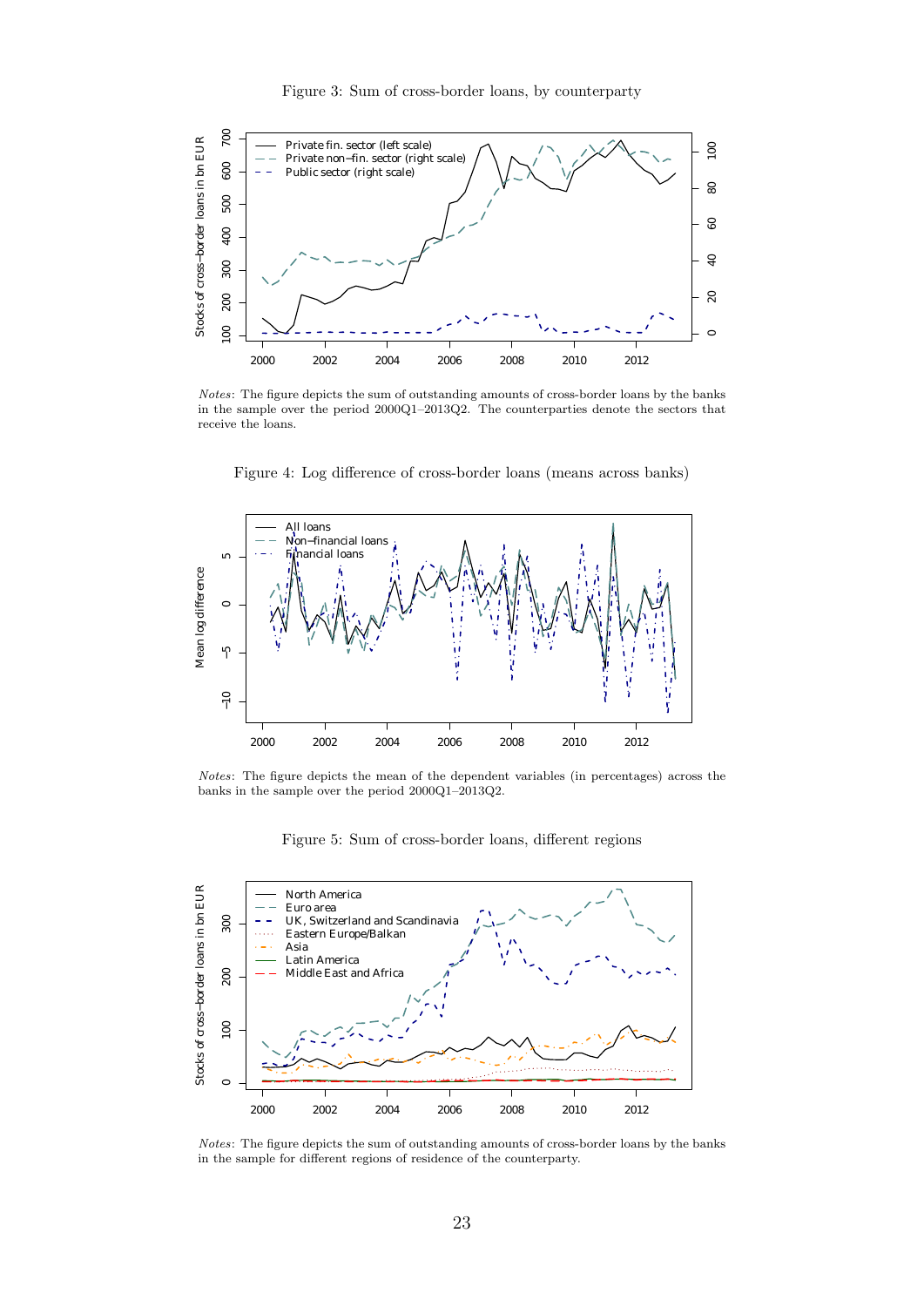<span id="page-25-0"></span>

Figure 6: Median time series behavior around regulatory changes (tightening)

at 0. Before taking the median, the series have been normalized to one at the time of the regulatory tightening.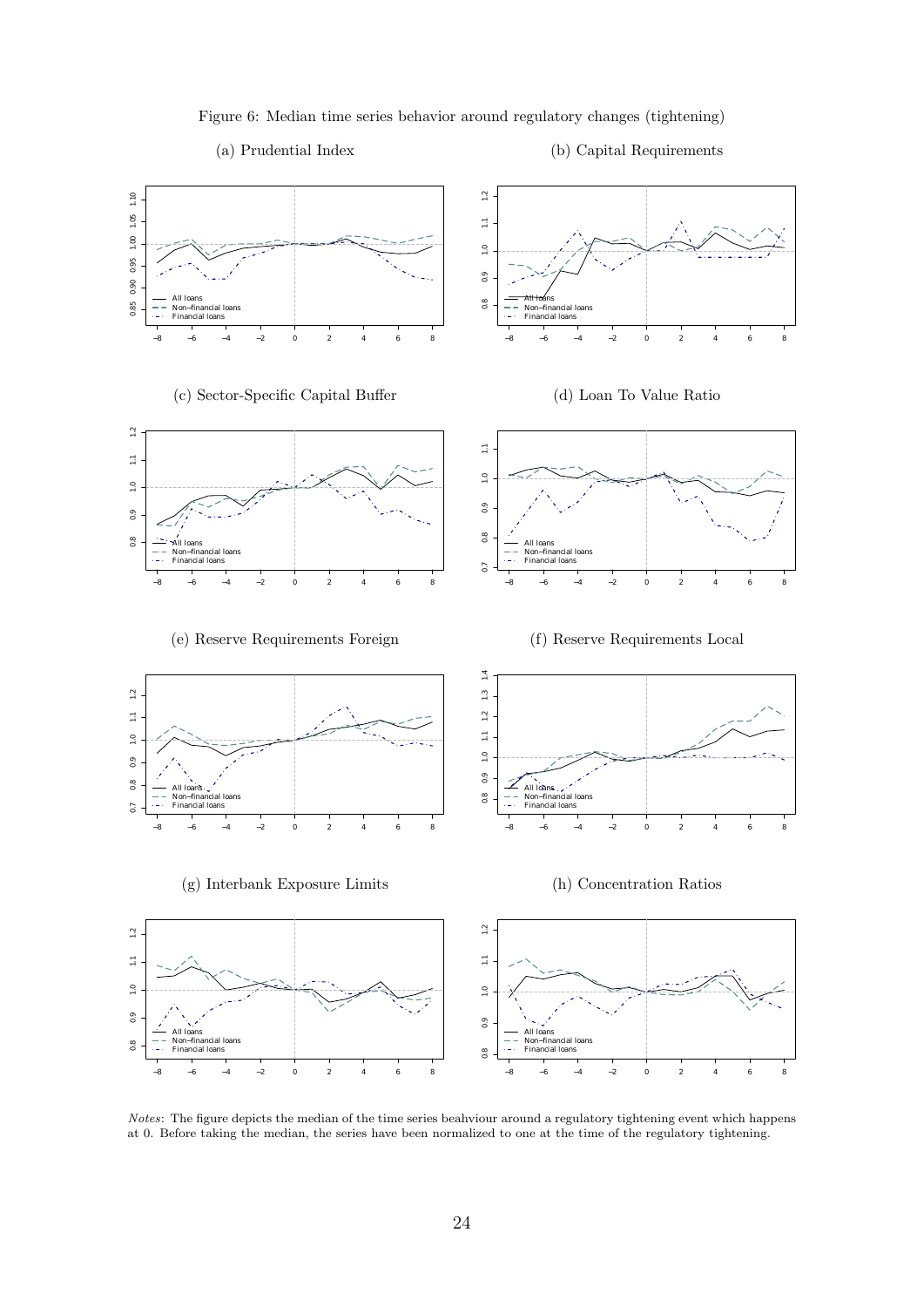<span id="page-26-1"></span>

| Variable                                  | Mean    | Median  | <b>SD</b> |
|-------------------------------------------|---------|---------|-----------|
| Dependent Variables                       |         |         |           |
| $\Lambda$ Cross-border loans              | 0.16    | $-0.19$ | 30.69     |
| $\Delta$ Cross-border non-financial loans | 0.19    | $-0.44$ | 27.32     |
| $\Delta$ Cross-border financial loans     | $-0.66$ | 0.00    | 36.92     |
| <i>Independent Variables</i>              |         |         |           |
| Log Total Assets                          | 16.97   | 16.79   | 1.76      |
| Tier1 Ratio                               | 6.02    | 5.10    | 6.52      |
| Illiquid Assets Ratio                     | 90.14   | 98.81   | 16.70     |
| International Activity                    | 23.25   | 11.48   | 23.32     |
| Net Intragroup Funding                    | $-0.75$ | 0.00    | 7.87      |
| Deposit Ratio                             | 32.96   | 30.09   | 26.97     |
|                                           |         |         |           |

Table 1: Summary statistics

Notes: This table provides summary statistics for bank balance sheet and lending data. Data are observed quarterly from 2000Q1–2013Q2. Banking data are reported at the locational level, i.e. the level of the individual bank. Only banks resident in France and of French nationality are included in the sample. The Net Intragroup Funding variable measures the difference of borrowing minus lending from branches abroad and is scaled by total assets. All are expressed in percentages.

<span id="page-26-0"></span>Table 2: Sum of foreign lending of six major French banking groups (consolidated data), mean over 2006Q4–2013Q2, in bn EUR

| Variable                                                                                                                                                                                               | Mean                                                      | Min                                                     | Max                                                       |
|--------------------------------------------------------------------------------------------------------------------------------------------------------------------------------------------------------|-----------------------------------------------------------|---------------------------------------------------------|-----------------------------------------------------------|
| Foreign lending<br>Cross-border lending<br>of which: lending to financial sector<br>of which: lending to non-financial sector<br>Lending by affiliates abroad<br>of which: lending to financial sector | 1356.74<br>607.98<br>276.54<br>286.24<br>748.76<br>121.36 | 937.41<br>515.26<br>150.94<br>149.72<br>422.15<br>34.98 | 1535.05<br>673.17<br>419.16<br>370.41<br>956.60<br>201.36 |
| of which: lending to non-financial sector                                                                                                                                                              | 543.76                                                    | 271.19                                                  | 733.78                                                    |

Notes: The table lists the sum of outstanding amounts of different types of loans averaged over the period 2006Q4–2013Q2. Data are reported at the consolidated level of six major banking groups and thus exclude intragroup flows. Foreign lending is the sum of cross-border lending as well as local lending by affiliates abroad. The financial and non-financial sector both exclude public entities.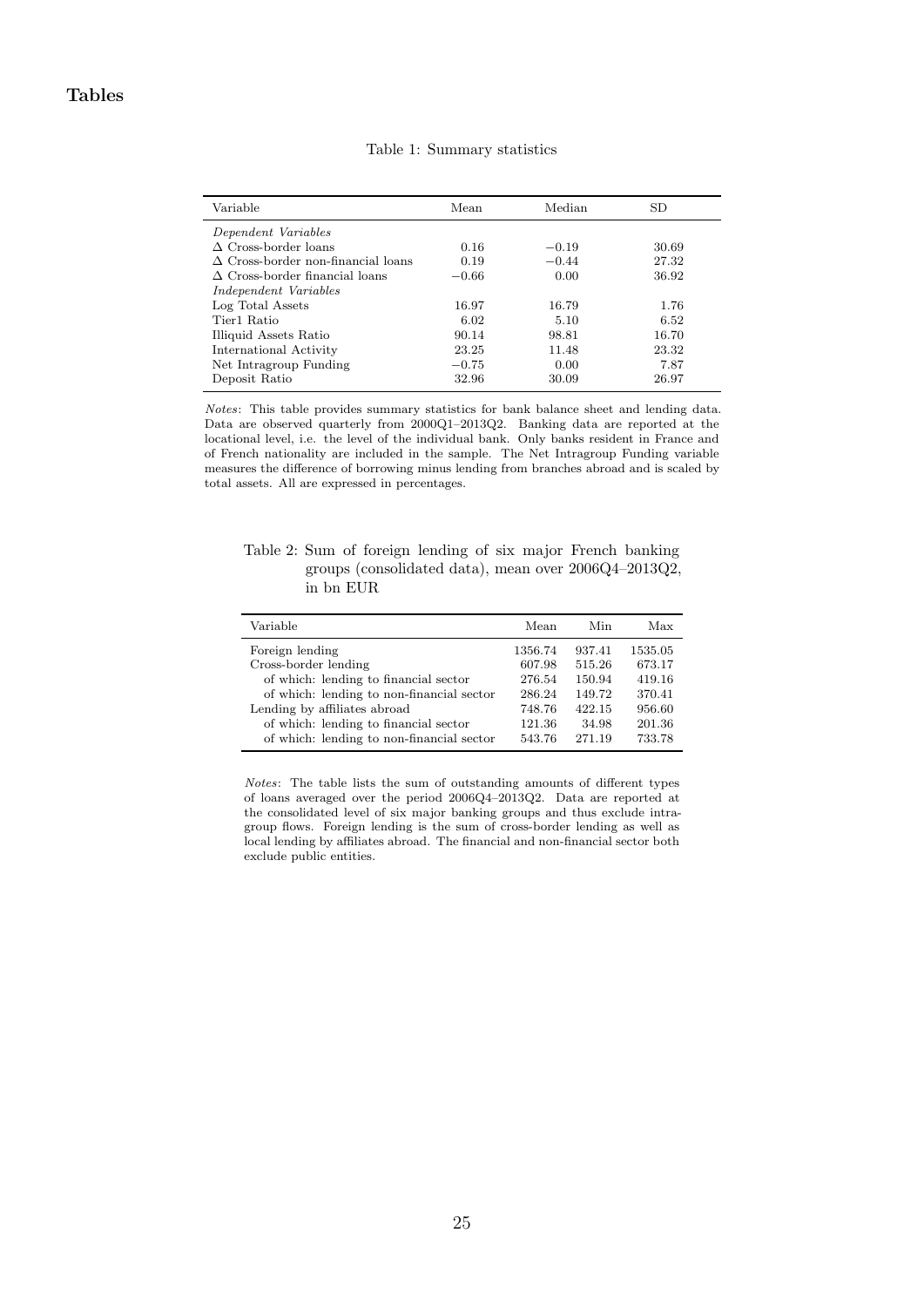<span id="page-27-0"></span>Table 3: Sum of cross-border interbank positions, mean over 2010Q1– 2010Q4

| Variable                                                   | Billions EUR |
|------------------------------------------------------------|--------------|
| Interbank loans to subsidiaries                            | 91.17        |
| Interbank loans to branches                                | 236.94       |
| Interbank loans to financial sector outside of group       | 268.03       |
| Interbank borrowing from subsidiaries                      | 78.18        |
| Interbank borrowing from branches                          | 319.06       |
| Interbank borrowing from financial sector outside of group | 339.83       |

Notes: The table lists the sum of outstanding amounts of cross-border interbank lending and borrowing averaged over the period 2010Q1–2010Q4. Data are reported at the locational level.

Table 4: Summary statistics on changes in macroprudential instruments

|                                 |                                 | Policy Changes in Destination Country           |                                               |                                          |                                     |
|---------------------------------|---------------------------------|-------------------------------------------------|-----------------------------------------------|------------------------------------------|-------------------------------------|
| Instrument                      | # of<br>Country-Time<br>Changes | # of<br>Country-Time<br>Changes<br>(Tightening) | # of<br>Country-Time<br>Changes<br>(Losening) | $\#$ of Bank-<br>Country-Time<br>Changes | Proportion<br>Base - MPP<br>Nonzero |
| Prudential Index                | 4110                            | 2618                                            | 1492                                          | 27414                                    | 0.150                               |
| Capital Requirements            | 491                             | 491                                             | $\Omega$                                      | 27414                                    | 0.018                               |
| Sector-Specific Capital Buffers | 608                             | 422                                             | 186                                           | 27414                                    | 0.022                               |
| Loan To Value Ratio             | 864                             | 582                                             | 282                                           | 27414                                    | 0.032                               |
| Reserve Requirement Foreign     | 1138                            | 637                                             | 501                                           | 27414                                    | 0.042                               |
| Reserve Requirement Local       | 2076                            | 952                                             | 1124                                          | 27414                                    | 0.076                               |
| Interbank Exposure Limits       | 212                             | 212                                             | $\Omega$                                      | 27414                                    | 0.008                               |
| Concentration Ratios            | 276                             | 246                                             | 30                                            | 27414                                    | 0.010                               |

Notes: This table shows summary statistics on changes in macroprudential instruments for banks located in France over the period 2000Q1–2013Q2. Data on the eight instruments come from the "Macroprudential Instruments Database" by Cerutti et al. (2015) and are on the quarterly level. The number of changes in macroprudential instruments is reported on several dimensions, i.e. on the country-time level and on the bank-time level. The last column of the table shows the share of prudential changes to total observations (i.e. the share of nonzero observations).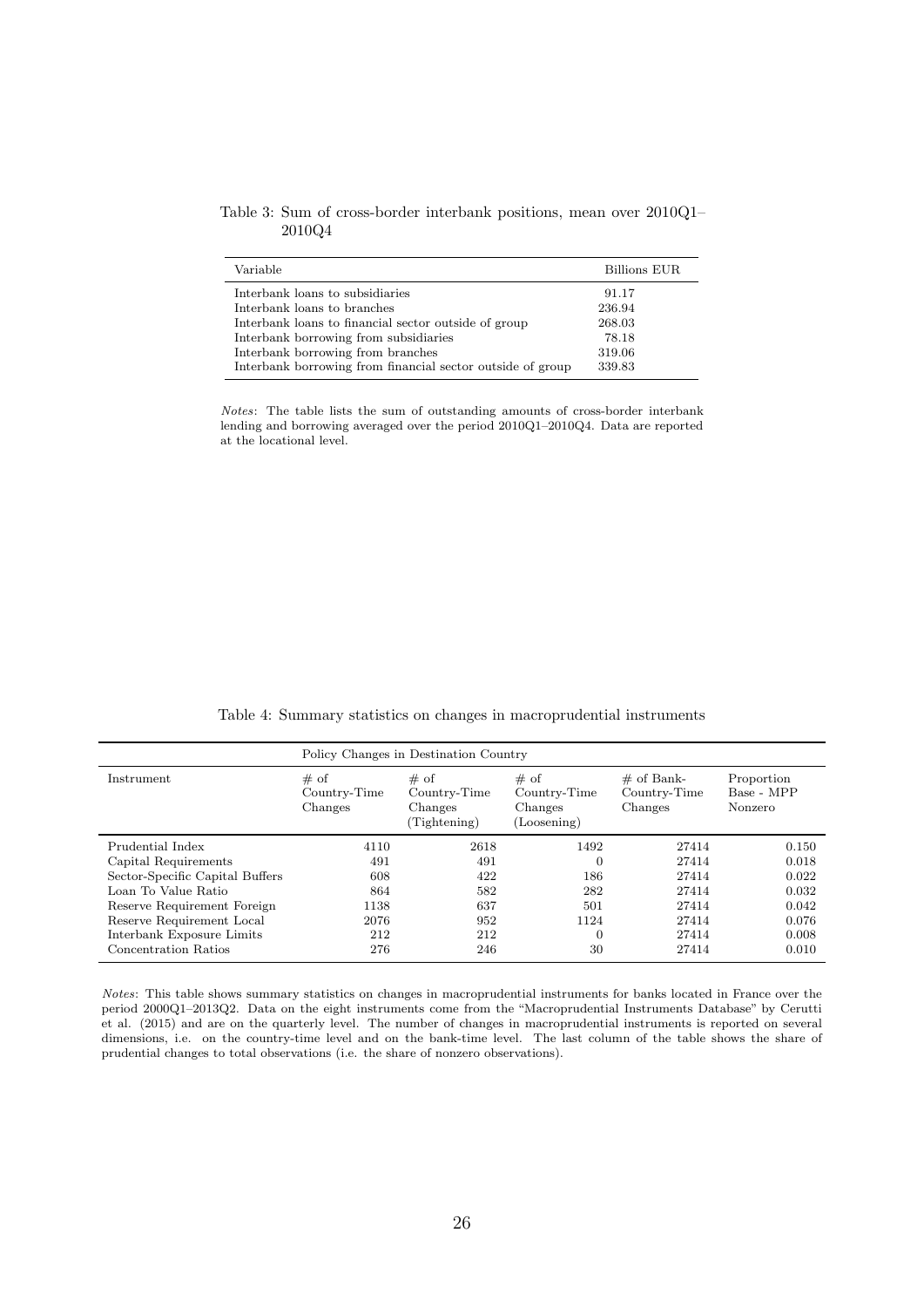|                                                                                                                                                                                                                                                                            | $\widehat{\Xi}$       | $\odot$                     | $\odot$                                                                                                                               | $\bigoplus$                       | $\widetilde{5}$                   | $\circledcirc$                           | $\widetilde{C}$                 | $\circledast$                                  |
|----------------------------------------------------------------------------------------------------------------------------------------------------------------------------------------------------------------------------------------------------------------------------|-----------------------|-----------------------------|---------------------------------------------------------------------------------------------------------------------------------------|-----------------------------------|-----------------------------------|------------------------------------------|---------------------------------|------------------------------------------------|
|                                                                                                                                                                                                                                                                            | Prudential<br>Index C | equirements<br>Capital<br>Æ | Sector-Specific<br>Capital Buffer                                                                                                     | Loan To Value<br>Ratio            | Requirement<br>Reserve<br>Foreign | Requirement<br>Reserve<br>$_{\rm Local}$ | Interbank<br>Exposure<br>Limits | Concentration<br>Ratios                        |
| Destination country regulation $\text{DestP}_t$                                                                                                                                                                                                                            | 0.006                 | $0.007$                     | 0.010                                                                                                                                 | 0.011                             | 0.006                             | $0.009*$                                 | $-0.015$                        | 0.021                                          |
|                                                                                                                                                                                                                                                                            | [0.005]               | [0.016]                     | [0.015]                                                                                                                               | 0.012]                            | 0.005                             | [0.005]                                  | $\left[0.024\right]$            | [710.0]                                        |
| Destination country regulation $\text{DestP}_{t-1}$                                                                                                                                                                                                                        | 0.002                 | $-0.034***$                 | $-0.006$                                                                                                                              | 0.009                             | 0.010                             | $-0.003$                                 | $-0.031*$                       | 0.022                                          |
|                                                                                                                                                                                                                                                                            | [0.005]               | [0.013]                     | [0.008]                                                                                                                               | [0.016]                           | [0.007]                           | [0.004]                                  | [0.016]                         | $\left[0.014\right]$                           |
| Destination country regulation $\text{DestP}_{t-2}$                                                                                                                                                                                                                        | [0.005]<br>$-0.001$   | [0.019]<br>$-0.020$         | [0.010]<br>0.008                                                                                                                      | $-0.027*$<br>$\left[0.014\right]$ | $0.008*$<br>[0.004]               | $0.011***$<br>[0.005]                    | [0.019]<br>$-0.025$             | [0.020]<br>$-0.002$                            |
| $Log Total Asset-1$                                                                                                                                                                                                                                                        | $-0.009$              | $-0.009$                    | $-0.009$                                                                                                                              | $-0.009$                          | $-0.009$                          | $-0.010$                                 | $-0.010$                        | $-0.009$                                       |
|                                                                                                                                                                                                                                                                            | [0.012]               | $\left[0.012\right]$        | [0.013]                                                                                                                               | [0.012]                           | [0.012]                           | [0.012]                                  | [0.013]                         | [0.013]                                        |
| Tier1 $Ratio_{t-1}$                                                                                                                                                                                                                                                        | $-0.002**$            | $-0.002**$                  | $-0.002**$                                                                                                                            | $-0.002**$                        | $-0.002**$                        | $-0.002**$                               | $-0.002**$                      | $-0.002**$                                     |
|                                                                                                                                                                                                                                                                            | [0.001]               | [0.001]                     | [0.001]                                                                                                                               | [0.001]                           | [0.001]                           | [0.001]                                  | [0.001]                         | $[0.001]$                                      |
| Illiquid Assets $Ratio_{t-1}$                                                                                                                                                                                                                                              | 0.000                 | 0.000                       | 0.000                                                                                                                                 | 0.000                             | 0.000                             | 0.000                                    | 0.000                           | $\begin{bmatrix} 0.000 \\ 0.000 \end{bmatrix}$ |
| International $Activity_{t-1}$                                                                                                                                                                                                                                             | [0.000]<br>0.000      | [0.000]<br>0.000            | [0.000]<br>0.000                                                                                                                      | 0.000<br>0.000                    | [0.000]<br>0.000                  | [0.000]<br>0.000                         | [0.000]<br>0.000                | 0.000                                          |
|                                                                                                                                                                                                                                                                            | [0.000]               | [0.000]                     | [0.000]                                                                                                                               | 0.000                             | [0.000]                           | [0.000]                                  | [0.000]                         | [0.000]                                        |
| Net Intragroup Funding <sub>t-1</sub>                                                                                                                                                                                                                                      | $0.002***$            | $0.002***$                  | $0.002***$                                                                                                                            | $0.002***$                        | $0.002***$                        | $0.002***$                               | $0.002***$                      | $0.002***$                                     |
|                                                                                                                                                                                                                                                                            | [0.000]               | [0.000]                     | [0.000]                                                                                                                               | [0.000]                           | [0.000]                           | [0.000]                                  | $\left[0.000\right]$            | [0.000]                                        |
| Core Deposits $Ratio_{t-1}$                                                                                                                                                                                                                                                | $-0.001$              | $-0.001$                    | $-0.001$                                                                                                                              | $-0.001$                          | $-0.001$                          | $-0.001$                                 | $-0.001$                        | $-0.001$                                       |
|                                                                                                                                                                                                                                                                            | [0.000]               | [0.000]                     | [0.000]                                                                                                                               | 0.000                             | [0.000]                           | [0.000]                                  | [0.000]                         | [0.000]                                        |
| BIS financial cycle (Destination country)                                                                                                                                                                                                                                  | $0.046***$            | $0.047***$                  | $0.046***$                                                                                                                            | $0.047***$                        | $0.046***$                        | $0.046***$                               | $0.046***$                      | $0.048***$                                     |
|                                                                                                                                                                                                                                                                            | [0.016]               | [9.016]                     | 0.017                                                                                                                                 | 0.016                             | 0.016                             | 0.016                                    | 0.016                           | [0.016]                                        |
| BIS business cycle (Destination country)                                                                                                                                                                                                                                   | $0.552***$            | $0.561***$                  | $0.557***$                                                                                                                            | $0.558***$                        | $0.553***$                        | $0.566***$                               | $0.557***$                      | $0.557***$                                     |
|                                                                                                                                                                                                                                                                            | 0.112                 | [0.113]                     | 0.113                                                                                                                                 | 0.111                             | 0.114                             | 0.114                                    | 0.112                           | [0.113]                                        |
| Observations                                                                                                                                                                                                                                                               | 27414                 | 27414                       | 27414                                                                                                                                 | 27414                             | 27414                             | 27414                                    | 27414                           | 27414                                          |
| R-squared                                                                                                                                                                                                                                                                  | 0.02                  | 0.02                        | 0.02                                                                                                                                  | 0.02                              | 0.02                              | 0.02                                     | 0.02                            | 0.02                                           |
| Adjusted R-squared                                                                                                                                                                                                                                                         | 0.02                  | 0.02                        | $0.02\,$                                                                                                                              | 0.02                              | 0.02                              | 0.02                                     | 0.02                            | 0.02                                           |
| Number of destination countries                                                                                                                                                                                                                                            | 53                    | 53                          | 53                                                                                                                                    | S3                                | S3                                | S3                                       | S3                              | 53                                             |
| Number of banks                                                                                                                                                                                                                                                            | 42                    | 42                          | $\ddot{4}$                                                                                                                            | 42                                | 42                                | 42                                       | 42                              | 42                                             |
| Sum of $\alpha_1 + \alpha_2 + \alpha_3$                                                                                                                                                                                                                                    | 0.007                 | $-0.047$                    | 0.012                                                                                                                                 | $-0.007$                          | $0.023***$                        | $0.017**$                                | $-0.071***$                     | 0.041                                          |
| $p(F-test)$                                                                                                                                                                                                                                                                | [0.348]               | [0.144]                     | [0.560]                                                                                                                               | [0.682]                           | [0.003]                           | 0.030                                    | [0.010]                         | [0.232]                                        |
| Notes: This table reports the effects of changes in destination country regulation and bank characteristics on log changes in cross-border loans by destination country. Data are collected at<br>the locational lavel. The data are quarterly from $200001$ to $201302$ . |                       |                             | DestP refers to the changes in regulation in the destination country of the loan $\mathbb{R}^n$ PestP and its interaction effects the |                                   |                                   |                                          |                                 |                                                |
|                                                                                                                                                                                                                                                                            |                       |                             |                                                                                                                                       |                                   |                                   |                                          |                                 |                                                |

Table 5: Outward transmission of destination country policy

Table 5: Outward transmission of destination country policy

Notes: This table reports the effects of changes in destination country regulation and bank characteristics on log changes in cross-border loans by destination country. Data are collected at the locational level. The data Notes: This table reports the effects of changes in destination country regulation and bank characteristics on log changes in cross-border loans by destination country. Data are collected at the locational level. The data are quarterly from 2000Q1 to 2013Q2. DestP refers to the changes in regulation in the destination country of the loan. For DestP and its interaction effects, the reported coefficient is the sum of the contemporaneous term and two lags, with the corresponding p-values for significance in brackets. For more details on the variables see the table in the appendix. Each column gives the result for the regulatory measure specified in the column headline. All specifications include bank, country and time fixed effects. Standard errors (in brackets) are clustered at the country level. \*\*\*, \*\*, and \* indicate significance at the 1%, 5%, and 10% level, respectively.

<span id="page-28-0"></span>27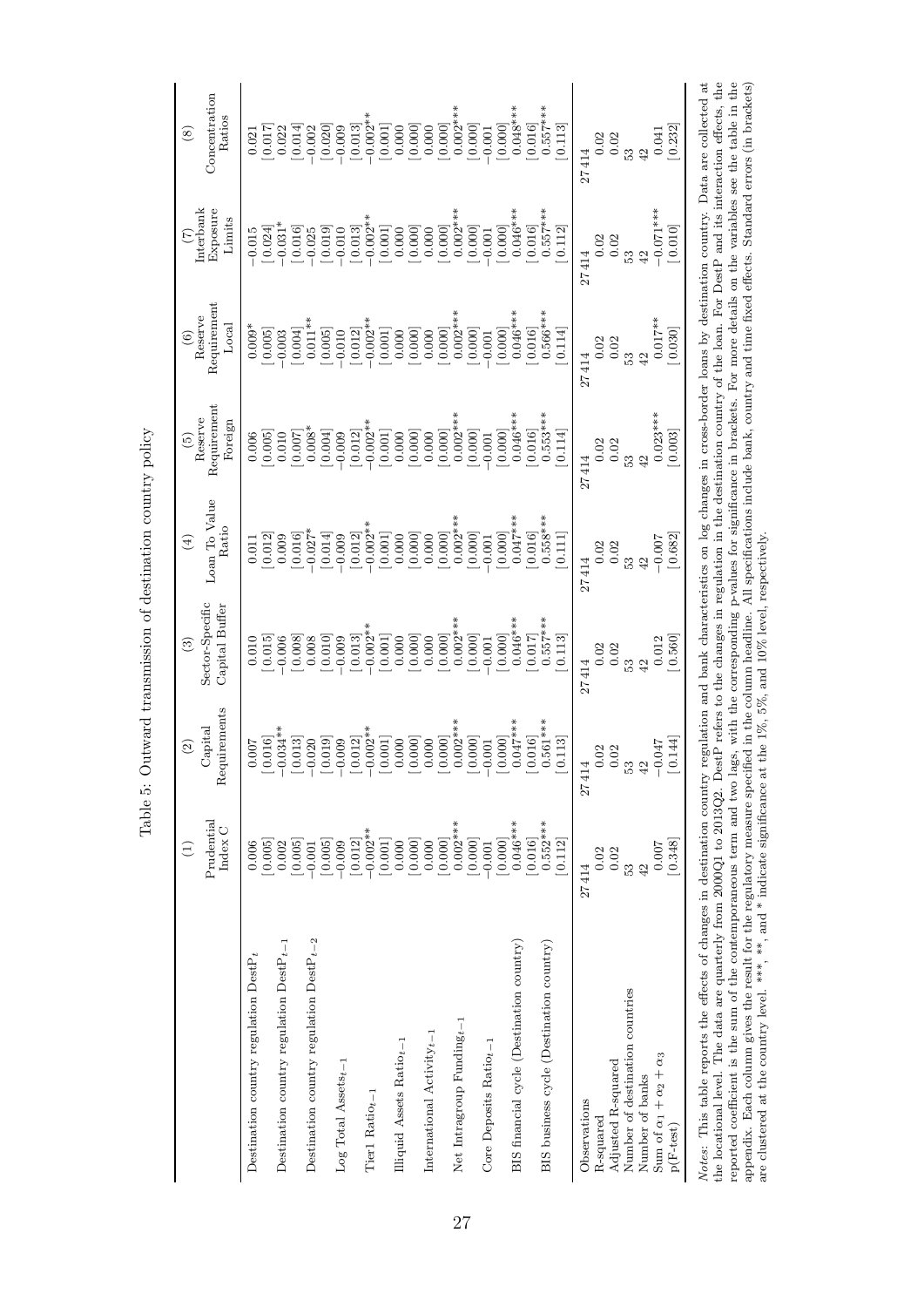<span id="page-29-0"></span>Table 6: Outward transmission of destination country policy: the role of balance sheet characteristics Table 6: Outward transmission of destination country policy: the role of balance sheet characteristics

|                                                                                                                                                                                                    | Prudential<br>Index C<br>$\begin{pmatrix} 1 \end{pmatrix}$ | Requirements<br>Capital<br>$\widetilde{c}$ | Sector-Specific<br>Capital Buffer<br>$\widehat{\mathcal{E}}$ | Loan To Value<br>Ratio<br>$\left( 4\right)$ | Requirement<br>Reserve<br>Foreign<br>$\widehat{5}$ | Requirement<br>Reserve<br>Local<br>$\widehat{\circ}$                                                                       | Interbank<br>Exposure<br>Limits | Concentration<br>Ratios<br>$\circled{s}$                                                                                    |
|----------------------------------------------------------------------------------------------------------------------------------------------------------------------------------------------------|------------------------------------------------------------|--------------------------------------------|--------------------------------------------------------------|---------------------------------------------|----------------------------------------------------|----------------------------------------------------------------------------------------------------------------------------|---------------------------------|-----------------------------------------------------------------------------------------------------------------------------|
| Destination country regulation $\text{DestP}_t$                                                                                                                                                    | 0.049                                                      | $0.648***$                                 | 0.124                                                        | 0.178                                       | 0.073                                              | $-0.076$                                                                                                                   | 0.115                           | 0.140                                                                                                                       |
|                                                                                                                                                                                                    | [0.083]                                                    | 0.231]<br>0.234                            | [0.149]                                                      | [0.255]<br>$-0.197$                         | [250.0]                                            | [0.103]                                                                                                                    | [0.234]                         | [0.173]                                                                                                                     |
| Destination country regulation $\mathrm{DestP}_{t-1}$                                                                                                                                              | [0.062]<br>0.002                                           | [0.206]                                    | [0.140]<br>$-0.036$                                          | 0.214                                       | [0.086]<br>$-0.011$                                | [0.065]<br>$-0.033$                                                                                                        | [0.249]<br>0.174                | [0.332]<br>$-0.094$                                                                                                         |
| Destination country regulation $\text{DestP}_{t-2}$                                                                                                                                                | $-0.011$                                                   | 0.060                                      | $-0.005$                                                     | $-0.112$                                    | $-0.019$                                           | 0.067                                                                                                                      | 0.330                           | $-0.269$                                                                                                                    |
| $Log Total Assets_{t-1}$                                                                                                                                                                           | [0.076]<br>$-0.010$                                        | [0.282]<br>$-0.011$                        | [0.202]<br>$-0.009$                                          | [0.261]<br>$-0.009$                         | [0.063]<br>$-0.009$                                | [0.089]<br>$-0.010$                                                                                                        | [0.213]<br>$-0.010$             | [0.272]<br>$-0.010$                                                                                                         |
|                                                                                                                                                                                                    | [0.013]                                                    | [0.013]                                    | [0.013]                                                      | [0.013]                                     | [0.013]                                            | [0.012]                                                                                                                    | [0.013]                         | [0.013]                                                                                                                     |
| Tier<br>1<br>$\mbox{Ratio}_{t-1}$                                                                                                                                                                  | $-0.002**$<br>[0.001]                                      | $-0.002**$<br>[0.001]                      | $-0.002**$<br>[100.0]                                        | $-0.002**$<br>[0.001]                       | $-0.002**$<br>[100.0]                              | $-0.002**$<br>[0.001]                                                                                                      | $-0.002**$<br>[100.0]           | $-0.002**$<br>[0.001]                                                                                                       |
| Illiquid Assets Ratio <sub>t-1</sub>                                                                                                                                                               | 0.000                                                      | 0.000                                      | 0.000                                                        | 0.000                                       | 0.000                                              | 0.000                                                                                                                      | 0.000                           | 0.000                                                                                                                       |
|                                                                                                                                                                                                    | [0.000]                                                    | [0.000]                                    | 0.000                                                        | [0.000]                                     | [0.000]                                            | 0.000                                                                                                                      | [0.000]                         | [0.000]                                                                                                                     |
| International $Activity_{t-1}$                                                                                                                                                                     | [0.000]<br>0.000                                           | [0.000]<br>0.000                           | 0.000<br>0.000                                               | [0.000]<br>0.000                            | [0.000]<br>0.000                                   | 0.000<br>0.000                                                                                                             | [0.000]<br>0.000                | [0.000]<br>0.000                                                                                                            |
| Net Intragroup Funding <sub>t-1</sub>                                                                                                                                                              | $0.002***$                                                 | $0.002***$                                 | $0.002***$                                                   | $0.002***$                                  | $0.002***$                                         | $0.002***$                                                                                                                 | $0.002***$                      | $0.002***$                                                                                                                  |
| Core Deposits Ratio $_{t-1}$                                                                                                                                                                       | [0.000]<br>$-0.001$                                        | $-0.001*$<br>[0.000]                       | [0.000]<br>$-0.001$                                          | [0.000]<br>$-0.001$                         | [0.000]<br>$-0.001$                                | [0.000]<br>$-0.001$                                                                                                        | [0.000]<br>$-0.001$             | [0.000]<br>$-0.001$                                                                                                         |
|                                                                                                                                                                                                    | [0.000]                                                    | [0.000]                                    | [0.000]                                                      | 0.000                                       | [0.000]                                            | 0.000                                                                                                                      | [0.000]                         | [0.000]                                                                                                                     |
| BIS financial cycle (Destination country)                                                                                                                                                          | $0.047***$                                                 | $0.048***$                                 | $0.046***$                                                   | $0.046***$                                  | $0.046***$                                         | $0.046***$                                                                                                                 | $0.046***$                      | $0.048***$                                                                                                                  |
| BIS business cycle (Destination country)                                                                                                                                                           | $0.553***$<br>[0.016]                                      | $0.561***$<br>0.016                        | $0.558***$<br>0.017                                          | $0.555***$<br>0.016                         | $0.550***$<br>0.016                                | $0.566***$<br>0.017                                                                                                        | $0.557***$<br>0.016             | $0.563***$<br>[0.016]                                                                                                       |
|                                                                                                                                                                                                    | 0.113                                                      | [0.113]                                    | 0.113                                                        | 0.111                                       | 0.114                                              | 0.114                                                                                                                      | 0.112                           | 0.112                                                                                                                       |
| $Log Total Assets \times DestP$                                                                                                                                                                    | $-0.002$                                                   | $-0.035*$                                  | 0.006                                                        | 0.001                                       | $-0.002$                                           | 0.002                                                                                                                      | 0.005                           | 0.017                                                                                                                       |
|                                                                                                                                                                                                    | 0.638                                                      | [0.063]                                    | 0.487                                                        | 0.892                                       | 0.588                                              | 0.670                                                                                                                      | 0.761                           | 0.389                                                                                                                       |
| Tier1 Ratio × DestP                                                                                                                                                                                | 0.000                                                      | $-0.014$                                   | 0.004                                                        | 0.002                                       | 0.002                                              | 0.000                                                                                                                      | 0.010                           | 0.000                                                                                                                       |
| Illiquid Assets Ratio × DestP                                                                                                                                                                      | [718.0]<br>0.000                                           | $-0.004*$<br>[0.442]                       | 0.205<br>0.000                                               | 0.703<br>0.002                              | 0.304<br>0.000                                     | 0.855<br>0.000                                                                                                             | $-0.009***$<br>[0.192]          | [0.947]<br>0.000                                                                                                            |
|                                                                                                                                                                                                    | [736.0]                                                    | [0.087]                                    | 0.993                                                        | 0.422                                       | 0.922                                              | 0.788                                                                                                                      | [0.000]                         | [0.905]                                                                                                                     |
| International Activity × DestP                                                                                                                                                                     | 0.000                                                      | 0.002                                      | 0.000                                                        | 0.000                                       | 0.000                                              | 0.000                                                                                                                      | $-0.003**$                      | $-0.001$                                                                                                                    |
|                                                                                                                                                                                                    | 0.658                                                      | [0.381]                                    | 0.963]<br>0.000                                              | [0.716]                                     | 0.854<br>$-0.001$                                  | 0.617<br>0.002                                                                                                             | [0.033]                         | [0.576]                                                                                                                     |
| Net Intragroup Funding $\times$ DestP                                                                                                                                                              | 0.362<br>$\,0.001$                                         | 0.402<br>0.004                             | 0.975                                                        | 0.681<br>0.001                              | 0.765                                              | 0.190                                                                                                                      | $-0.011***$<br>0.000            | [0.463]<br>0.004                                                                                                            |
| Core Deposits Ratio x DestP                                                                                                                                                                        | 0.000                                                      | 0.002                                      | 0.000                                                        | $-0.001$                                    | 0.000                                              | 0.000                                                                                                                      | 0.001                           | $-0.001$                                                                                                                    |
|                                                                                                                                                                                                    | [0.932]                                                    | [0.381]                                    | 0.843                                                        | [0.254]                                     | $[0.731]$                                          | 0.977                                                                                                                      | [0.198]                         | [0.619]                                                                                                                     |
| Observations                                                                                                                                                                                       | 27414                                                      | 27414                                      | 27414                                                        | 27414                                       | 27414                                              | 27414                                                                                                                      | 27414                           | 27414                                                                                                                       |
| R-squared                                                                                                                                                                                          | 0.02                                                       | 0.02                                       | 0.02                                                         | 0.02                                        | $0.02\,$                                           | 0.02                                                                                                                       | 0.02                            | 0.02                                                                                                                        |
| Adjusted R-squared                                                                                                                                                                                 | 0.02                                                       | 0.02                                       | 0.02                                                         | 0.02                                        | 0.02                                               | 0.02                                                                                                                       | 0.02                            | 0.02                                                                                                                        |
| Number of destination countries                                                                                                                                                                    | 53<br>42                                                   | 53                                         | 53                                                           | 53                                          | 53                                                 | 33                                                                                                                         | 53                              | 53                                                                                                                          |
| Sum of $\alpha_1+\alpha_2+\alpha_3$<br>Number of banks                                                                                                                                             | 0.040                                                      | $0.942**$<br>42                            | 0.083<br>42                                                  | $-0.131$<br>42                              | 0.044<br>42                                        | $-0.041$<br>42                                                                                                             | $0.618*$<br>42                  | $-0.223$<br>42                                                                                                              |
| $p(F-test)$                                                                                                                                                                                        | [0.697]                                                    | [0.035]                                    | 0.706                                                        | [0.544]                                     | 0.584                                              | [0.730]                                                                                                                    | [0.063]                         | [0.625]                                                                                                                     |
|                                                                                                                                                                                                    |                                                            |                                            |                                                              |                                             |                                                    |                                                                                                                            |                                 |                                                                                                                             |
| Notes: This table reports the effects of changes in destination country<br>the locational level. The data are quarterly from $2000Q1$ to $2013Q2$ . D                                              |                                                            |                                            |                                                              |                                             |                                                    | regulation and bank characteristics on log changes in cross-border loans by destination country. Data are collected at     |                                 | estP refers to the changes in regulation in the destination country of the loan. For DestP and its interaction effects, the |
| reported coefficient is the sum of the contemporaneous term and two                                                                                                                                |                                                            |                                            |                                                              |                                             |                                                    | lags, with the corresponding p-values for significance in brackets. For more details on the variables see the table in the |                                 |                                                                                                                             |
| appendix. Each column gives the result for the regulatory measure specified in the column headline. All specifications include bank, country and time fixed effects. Standard errors (in brackets) |                                                            |                                            |                                                              |                                             |                                                    |                                                                                                                            |                                 |                                                                                                                             |
| are clustered at the country level. ***, **, and * indicate significance at the 1%, 5%, and 10% level, respectively.                                                                               |                                                            |                                            |                                                              |                                             |                                                    |                                                                                                                            |                                 |                                                                                                                             |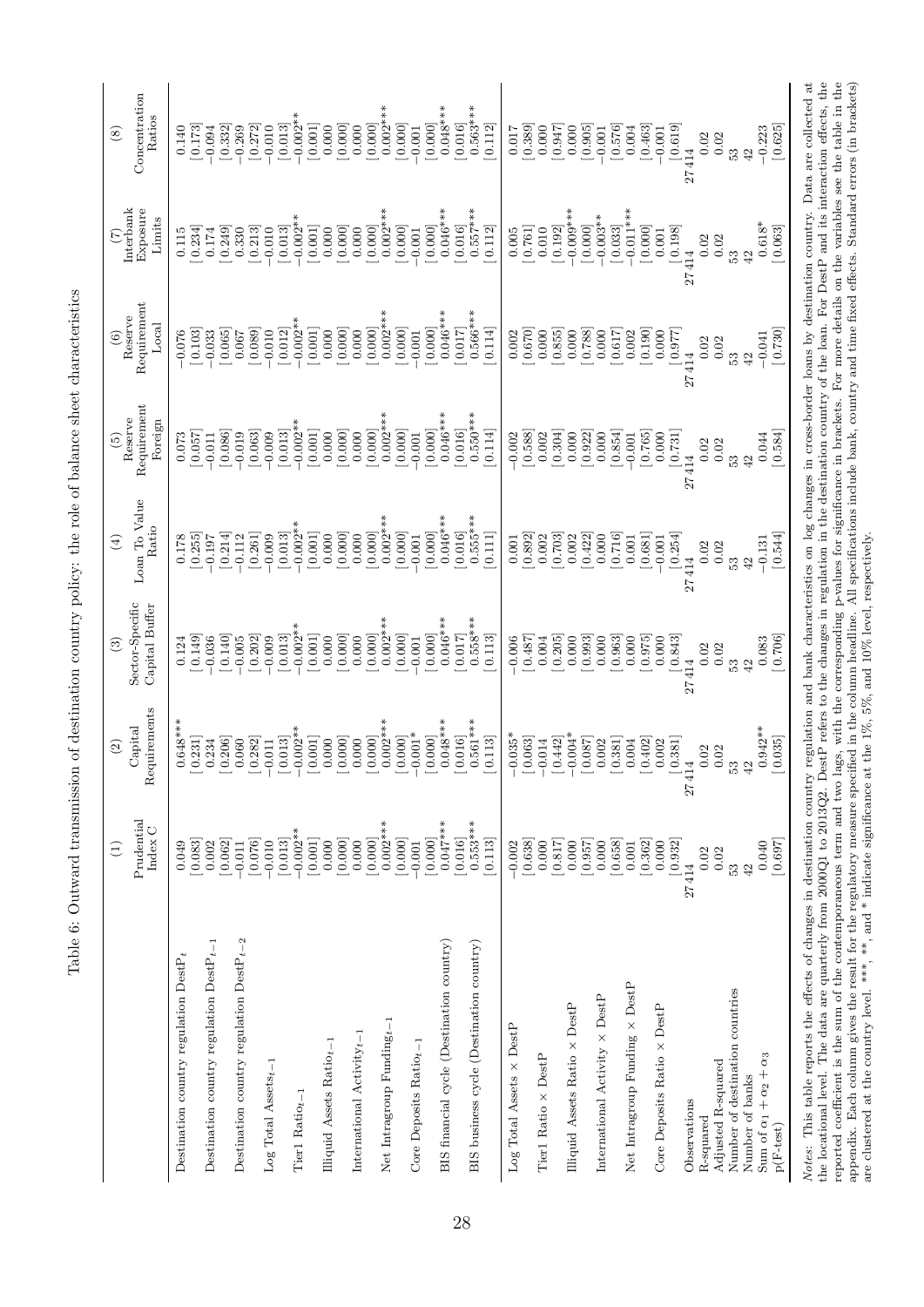<span id="page-30-0"></span>Table 7: Outward transmission of destination country policy: by counterparty sector Table 7: Outward transmission of destination country policy: by counterparty sector

|                                                                                                                                                                                                                                                                                                                                                                                                                                                                                                                                                                                                                                                                                                                                                                                                                                                                                                                                                                         | Prudential<br>Index C<br>$\widehat{\Xi}$ | Requirements<br>Capital<br>$\odot$                | Sector-Specific<br>Capital Buffer<br>$\widehat{c}$                                                                    | Loan To Value<br>Ratio<br>$\bigoplus$   | Requirement<br>Reserve<br>Foreign<br>$\widehat{e}$ | Requirement<br>Reserve<br>Local<br>$\odot$ | Interbank<br>Exposure<br>Limits<br>E       | Concentration<br>Ratios<br>$\circledast$ |
|-------------------------------------------------------------------------------------------------------------------------------------------------------------------------------------------------------------------------------------------------------------------------------------------------------------------------------------------------------------------------------------------------------------------------------------------------------------------------------------------------------------------------------------------------------------------------------------------------------------------------------------------------------------------------------------------------------------------------------------------------------------------------------------------------------------------------------------------------------------------------------------------------------------------------------------------------------------------------|------------------------------------------|---------------------------------------------------|-----------------------------------------------------------------------------------------------------------------------|-----------------------------------------|----------------------------------------------------|--------------------------------------------|--------------------------------------------|------------------------------------------|
|                                                                                                                                                                                                                                                                                                                                                                                                                                                                                                                                                                                                                                                                                                                                                                                                                                                                                                                                                                         |                                          |                                                   | (a) Non-financial counterparties                                                                                      |                                         |                                                    |                                            |                                            |                                          |
| Destination country regulation $\text{DestP}_t$                                                                                                                                                                                                                                                                                                                                                                                                                                                                                                                                                                                                                                                                                                                                                                                                                                                                                                                         | [0.005]<br>0.007                         | [0.016]<br>$-0.010$                               | $[0.010]$<br>0.003                                                                                                    | [0.010]<br>0.014                        | 0.005<br>0.002                                     | 0.006<br>0.009                             | [0.030]<br>$-0.021$                        | [0.022]<br>0.015                         |
| Destination country regulation $\text{DestP}_{t-1}$                                                                                                                                                                                                                                                                                                                                                                                                                                                                                                                                                                                                                                                                                                                                                                                                                                                                                                                     | [0.005]<br>0.003                         | [0.015]<br>$-0.022$                               | [0.009]<br>$-0.010$                                                                                                   | 0.007                                   | [0.007]<br>0.008                                   | [0.005]<br>0.001                           | $-0.020$                                   | [0.017]<br>$-0.019$                      |
| Destination country regulation $\text{DestP}_{t-2}$                                                                                                                                                                                                                                                                                                                                                                                                                                                                                                                                                                                                                                                                                                                                                                                                                                                                                                                     | [0.006]<br>0.001                         | $\begin{bmatrix} 0.020 \end{bmatrix}$<br>$-0.011$ | [0.006]<br>$-0.001$                                                                                                   | $-0.023*$<br>[0.014]<br>[0.013]         | [0.005]<br>0.008                                   | $0.013***$<br>[0.005]                      | [0.025]<br>$[0.013]$<br>$-0.036$           | 0.021<br>0.000                           |
| Observations<br>R-squared                                                                                                                                                                                                                                                                                                                                                                                                                                                                                                                                                                                                                                                                                                                                                                                                                                                                                                                                               | 0.03<br>27174                            | 0.03<br>174<br>27 <sub>1</sub>                    | 0.03<br>27174                                                                                                         | 0.03<br>27174                           | 0.03<br>27174                                      | 0.03<br>27174                              | 0.03<br>27174                              | 0.03<br>27174                            |
| Number of destination countries<br>Adjusted R-squared<br>Number of banks                                                                                                                                                                                                                                                                                                                                                                                                                                                                                                                                                                                                                                                                                                                                                                                                                                                                                                | 0.03<br>53<br>$\overline{40}$            | 0.03<br>53<br>$\overline{40}$                     | 0.03<br>$\overline{40}$<br>53                                                                                         | 0.03<br>$\overline{40}$<br>53           | 0.03<br>53<br>$\overline{40}$                      | 0.03<br>53<br>40                           | 0.03<br>33<br>$\overline{40}$              | 0.03<br>53<br>$40\,$                     |
| Sum of $\alpha_1 + \alpha_2 + \alpha_3$<br>$p(F-test)$                                                                                                                                                                                                                                                                                                                                                                                                                                                                                                                                                                                                                                                                                                                                                                                                                                                                                                                  | [0.136]<br>0.011                         | [0.226]<br>$-0.043$                               | [0.633]<br>$-0.007$                                                                                                   | [0.908]<br>$-0.002$                     | $0.018**$<br>0.035                                 | $0.024***$<br>0.007                        | $-0.077**$<br>[0.014]                      | 0.925<br>$-0.004$                        |
|                                                                                                                                                                                                                                                                                                                                                                                                                                                                                                                                                                                                                                                                                                                                                                                                                                                                                                                                                                         |                                          |                                                   | (b) Financial counterparties                                                                                          |                                         |                                                    |                                            |                                            |                                          |
| Destination country regulation $\text{DestP}_t$                                                                                                                                                                                                                                                                                                                                                                                                                                                                                                                                                                                                                                                                                                                                                                                                                                                                                                                         | [0.008]<br>0.006                         | [0.027]<br>0.018                                  | [0.023]<br>0.013                                                                                                      | [0.018]<br>0.002                        | $0.024***$<br>[0.011]                              | $0.027***$<br>[0.008]                      | [0.032]<br>0.002                           | [0.027]<br>$-0.003$                      |
| Destination country regulation $\text{DestP}_{t-2}$<br>Destination country regulation $\text{DestP}_{t-1}$                                                                                                                                                                                                                                                                                                                                                                                                                                                                                                                                                                                                                                                                                                                                                                                                                                                              | [0.009]<br>[0.010]<br>0.000<br>$-0.007$  | [0.028]<br>0.013<br>[0.026]<br>$-0.010$           | [0.016]<br>[0.021]<br>0.002<br>$-0.011$                                                                               | [0.016]<br>[0.026]<br>0.019<br>$-0.003$ | [0.008]<br>[0.009]<br>0.006<br>0.006               | [0.013]<br>[0.012]<br>$-0.014$<br>$-0.009$ | [0.034]<br>[0.034]<br>$-0.022$<br>$-0.013$ | [0.030]<br>[0.037]<br>$-0.004$<br>0.023  |
| Observations                                                                                                                                                                                                                                                                                                                                                                                                                                                                                                                                                                                                                                                                                                                                                                                                                                                                                                                                                            | 11988                                    | 11988                                             | 11988                                                                                                                 | 11988                                   | 11988                                              | 11988                                      | 11988                                      | 11988                                    |
| Adjusted R-squared<br>R-squared                                                                                                                                                                                                                                                                                                                                                                                                                                                                                                                                                                                                                                                                                                                                                                                                                                                                                                                                         | 0.03<br>0.04                             | 0.04<br>0.03                                      | 0.04<br>0.03                                                                                                          | 0.04<br>0.03                            | 0.03<br>0.04                                       | 0.04<br>0.03                               | 0.03<br>0.04                               | 0.04<br>0.03                             |
| Number of destination countries<br>Number of banks                                                                                                                                                                                                                                                                                                                                                                                                                                                                                                                                                                                                                                                                                                                                                                                                                                                                                                                      | 53<br>40                                 | 53<br>$\overline{40}$                             | 53<br>40                                                                                                              | 53<br>$\overline{40}$                   | 53<br>$\overline{40}$                              | 53<br>$\overline{40}$                      | 53<br>$\overline{40}$                      | 53<br>40                                 |
| Sum of $\alpha_1+\alpha_2+\alpha_3$<br>$p(F-test)$                                                                                                                                                                                                                                                                                                                                                                                                                                                                                                                                                                                                                                                                                                                                                                                                                                                                                                                      | [178.0]<br>$-0.001$                      | [0.700]<br>0.020                                  | [0.919]<br>0.004                                                                                                      | [0.597]<br>0.018                        | $0.036*$<br>[0.084]                                | [0.830]<br>0.005                           | [0.519]<br>$-0.034$                        | [1527.0]<br>0.016                        |
| from 2000Q1 to 2013Q2. DestP refers to the changes in regulation in the destination country of the loan. For DestP and its interaction effects, the reported coefficient is the sum of the<br>contemporaneous term and two lags, with the corresponding p-values for significance in brackets. For more details on the variables see the table in the appendix. Each column gives the result<br>corresponds to specification 1, but the coefficients on bank characteristics and the business and financial cycle are not reported. Data are collected at the locational level. The data are quarterly<br>for the regulatory measure specified in the column headline. All specifications include bank, country and time fixed effects. Standard errors (in brackets) are clustered at the country level. ***,<br>**, and * indicate significance at the 1%, 5%, and 10% level, respectively<br>Notes: This table reports the effects of changes in destination country |                                          |                                                   | regulation and bank characteristics on log changes in cross-border loans by destination country. The regression model |                                         |                                                    |                                            |                                            |                                          |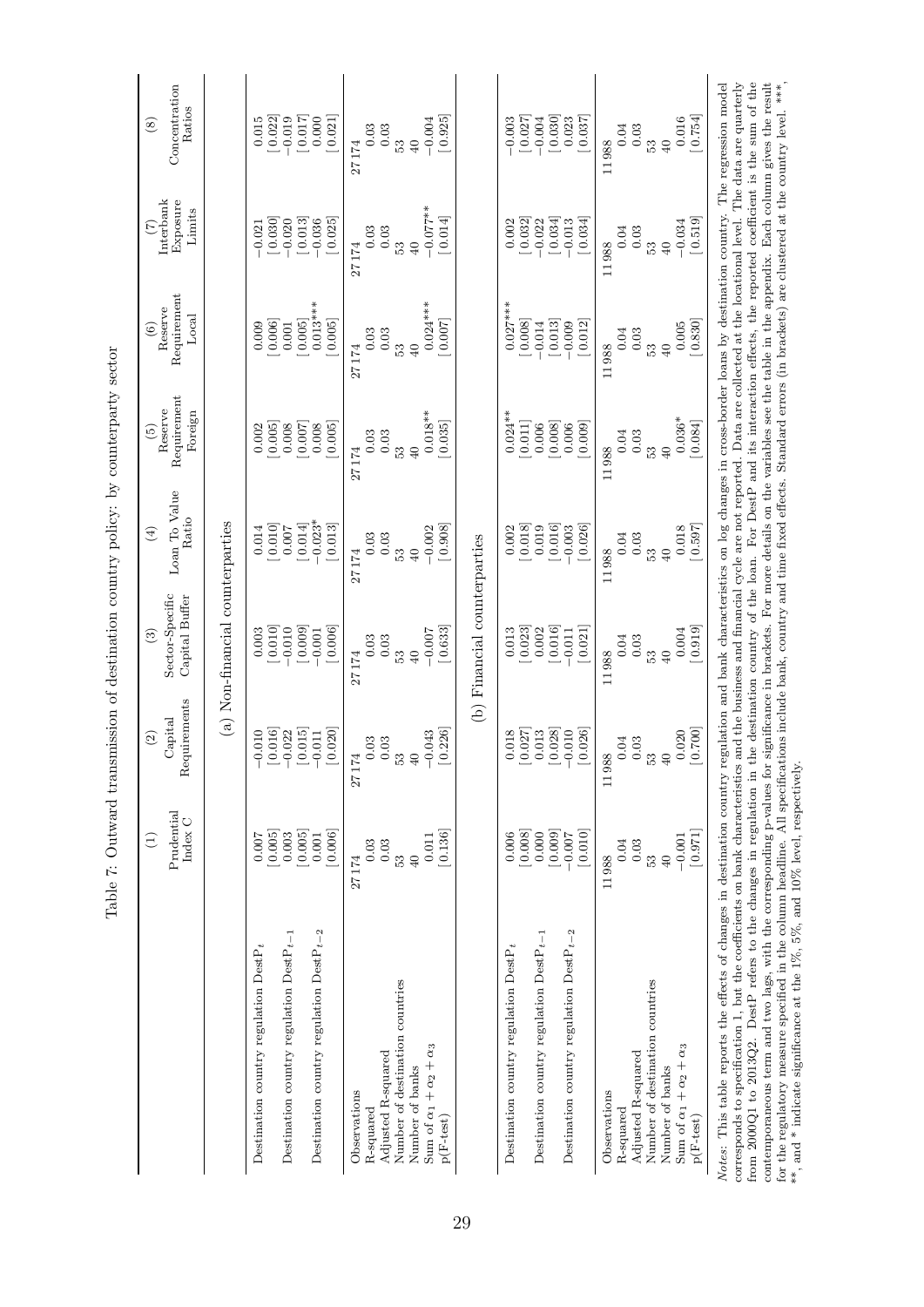<span id="page-31-0"></span>

|                                                     | (1)                                 | (2)                                 | (3)                               | (4)                                 |
|-----------------------------------------------------|-------------------------------------|-------------------------------------|-----------------------------------|-------------------------------------|
|                                                     | Prudential                          | Capital                             | Reserve<br>Requirement            | Concentration                       |
|                                                     | Index C                             | Requirements                        | Local                             | Ratios                              |
| Destination country regulation $\text{DestP}_t$     | 0.006                               | 0.007                               | $0.009*$                          | 0.021                               |
|                                                     | [0.005]                             | [0.016]                             | [0.005]                           | $\left[0.017\right]$                |
| Destination country regulation $\text{DestP}_{t-1}$ | 0.002                               | $-0.034**$                          | $-0.003$                          | 0.022                               |
|                                                     | [0.005]                             | $\left[0.013\right]$                | [0.004]                           | $\left[0.015\right]$                |
| Destination country regulation $\text{DestP}_{t-2}$ | $-0.001$                            | $-0.021$                            | $0.011**$                         | $-0.001$                            |
|                                                     | $\lceil 0.005 \rceil$               | [0.018]                             | [0.005]                           | $\left[0.020\right]$                |
| Log Total $\text{Assets}_{t-1}$                     | $-0.007$                            | $-0.009$                            | $-0.011$                          | $-0.009$                            |
|                                                     | $\lceil 0.013 \rceil$<br>$-0.002**$ | $\lceil 0.013 \rceil$<br>$-0.002**$ | $\left[0.012\right]$<br>$-0.002*$ | $\lceil 0.012 \rceil$<br>$-0.002**$ |
| Tier1 Ratio $_{t-1}$                                |                                     |                                     |                                   |                                     |
| Illiquid Assets Ratio $_{t-1}$                      | [0.001]<br>0.000                    | $\lceil 0.001 \rceil$<br>0.000      | [0.001]<br>0.000                  | $\lceil 0.001 \rceil$<br>0.000      |
|                                                     | $\left[0.000\right]$                | [0.000]                             | $\left[0.000\right]$              | $\left[0.000\right]$                |
| International Activity $_{t-1}$                     | 0.000                               | 0.000                               | 0.000                             | 0.000                               |
|                                                     | 0.000                               | [0.000]                             | [0.000]                           | [0.000]                             |
| Net Intragroup Funding $_{t-1}$                     | $0.003***$                          | $0.002***$                          | $0.002***$                        | $0.002***$                          |
|                                                     | [0.000]                             | [0.000]                             | [0.000]                           | $\left[0.000\right]$                |
| Core Deposits Ratio $_{t-1}$                        | $-0.001$                            | $-0.001$                            | $-0.001*$                         | $-0.001$                            |
|                                                     | [0.000]                             | [0.000]                             | $\left[0.000\right]$              | [0.000]                             |
| BIS financial cycle (Destination country)           | $0.046***$                          | $0.047***$                          | $0.046***$                        | $0.047***$                          |
|                                                     | 0.016                               | 0.016                               | [0.017]                           | 0.016                               |
| BIS business cycle (Destination country)            | $0.552***$                          | $0.562***$                          | $0.566***$                        | $0.555***$                          |
|                                                     | $\left[0.112\right]$                | $\left[0.112\right]$                | [0.114]                           | 0.112                               |
| Log Total Assets $\times$ HomeP                     | 0.004                               | $-0.013$                            | 0.022                             | 0.004                               |
|                                                     | [0.597]                             | [0.457]                             | $\left[0.201\right]$              | $\left[0.612\right]$                |
| Tier1 Ratio $\times$ HomeP                          | $-0.006*$                           | $-0.052**$                          | 0.014                             | $-0.004$                            |
|                                                     | $\left[0.055\right]$                | $\left[0.013\right]$                | $\left[0.353\right]$              | $\left[0.239\right]$                |
| Illiquid Assets Ratio $\times$ HomeP                | 0.000                               | $-0.004$                            | 0.003                             | 0.000                               |
|                                                     | [0.982]                             | $\left[0.128\right]$                | $\left[0.210\right]$              | $\left[0.858\right]$                |
| International Activity $\times$ HomeP               | $-0.001$                            | $-0.002$                            | 0.000                             | $-0.001$                            |
| Net Intragroup Funding $\times$ HomeP               | $\left[0.119\right]$<br>$-0.001$    | $\left[0.442\right]$<br>$-0.009*$   | [0.871]                           | $\left[0.176\right]$                |
|                                                     | $\left[0.699\right]$                | $\mid 0.069\mid$                    | 0.001<br>[0.841]                  | 0.001<br>[0.770]                    |
| Core Deposits Ratio $\times$ HomeP                  | 0.001                               | $0.008***$                          | $-0.003*$                         | 0.000                               |
|                                                     | [0.297]                             | [0.000]                             | $\left[0.084\right]$              | 0.655                               |
| Observations                                        | 27414                               | 27414                               | 27414                             | 27414                               |
| R-squared                                           | 0.02                                | 0.02                                | 0.02                              | 0.02                                |
| Adjusted R-squared                                  | 0.02                                | 0.02                                | 0.02                              | 0.02                                |
| Number of destination countries                     | $53\,$                              | 53                                  | 53                                | 53                                  |
| Number of banks                                     | 42                                  | 42                                  | 42                                | 42                                  |
| Sum of $\alpha_1 + \alpha_2 + \alpha_3$             | 0.007                               | $-0.048$                            | $0.017**$                         | 0.042                               |
| $p(F-test)$                                         | [0.337]                             | [0.127]                             | [0.028]                           | [0.233]                             |

Table 8: Outward transmission of French policy

Notes: This table reports the effects of changes in destination country regulation and bank characteristics on log changes in cross-border loans by destination country. Data are collected at the locational level. The data are quarterly from 2000Q1 to 2013Q2. DestP refers to the changes in regulation in the destination country of the loan. For DestP and its interaction effects, the reported coefficient is the sum of the contemporaneous term and two lags, with the corresponding p-values for significance in brackets. For more details on the variables see the table in the appendix. Each column gives the result for the regulatory measure specified in the column headline. All specifications include bank, country and time fixed effects. Standard errors (in brackets) are clustered at the country level. \*\*\*, \*\*, and \* indicate significance at the 1%, 5%, and 10% level, respectively.